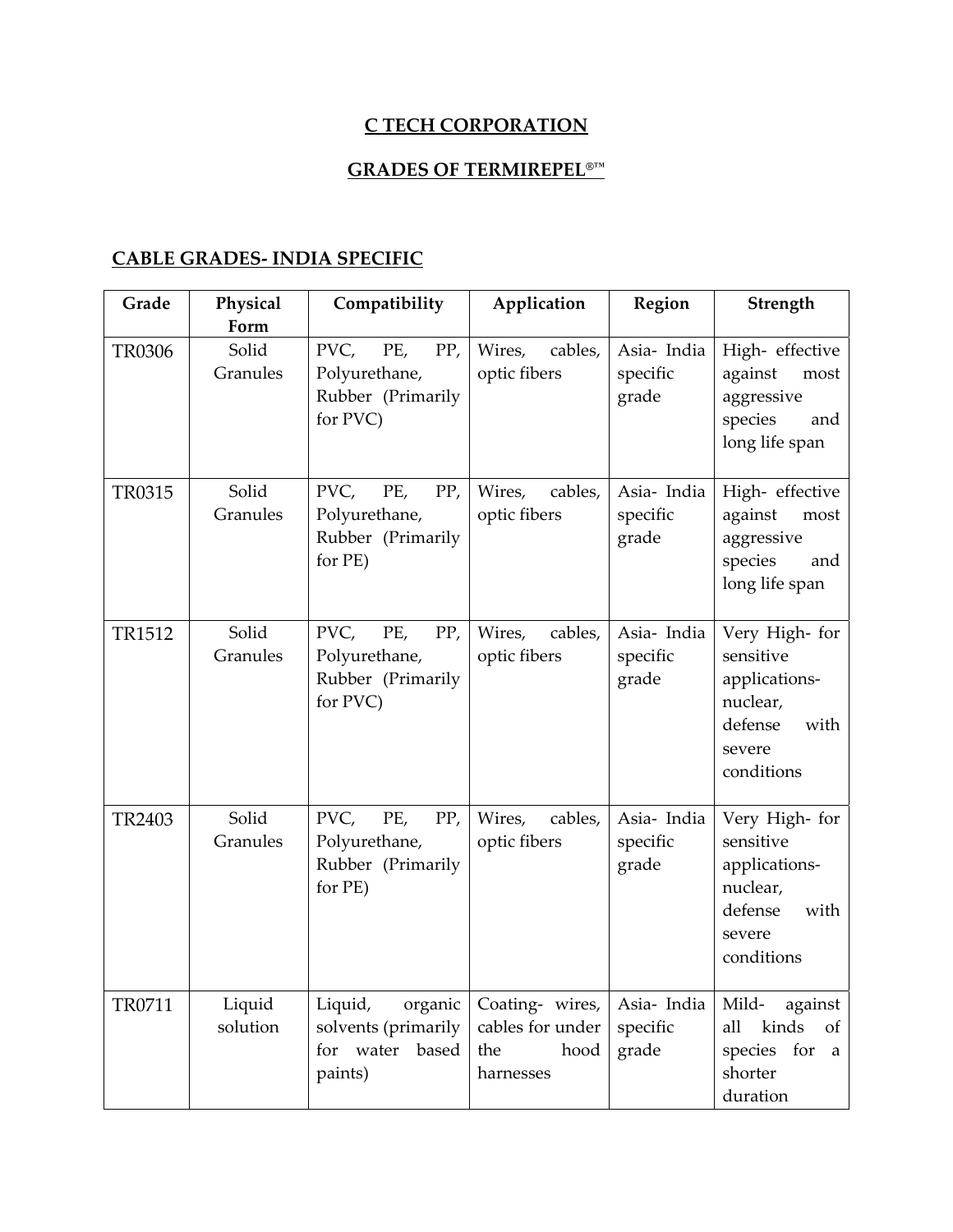| TR <sub>2511</sub> | Liquid<br>solution | Liquid,<br>solvents (primarily $\vert$ cables for under $\vert$ specific<br>organic $\vert$ the<br>for<br>solvents) | organic   Coating- wires,   Asia- India   Mild- against<br>harnesses | hood grade | all kinds of<br>species for a<br>shorter<br>duration |
|--------------------|--------------------|---------------------------------------------------------------------------------------------------------------------|----------------------------------------------------------------------|------------|------------------------------------------------------|
|                    |                    |                                                                                                                     |                                                                      |            |                                                      |

## **CABLE GRADES‐ EU SPECIFIC**

| Grade         | Physical | Compatibility      | Application       | Region | Strength         |
|---------------|----------|--------------------|-------------------|--------|------------------|
|               | Form     |                    |                   |        |                  |
| TR0207        | Solid    | PVC,<br>PE,<br>PP, | Wires,<br>cables, | Europe | Effective        |
|               | Granules | Polyurethane,      | optic fibers      |        | against species  |
|               |          | Rubber (Primarily  |                   |        | found in         |
|               |          | for PVC)           |                   |        | Europe ex.       |
|               |          |                    |                   |        | Reticulitermes   |
|               |          |                    |                   |        | flavipipes, long |
|               |          |                    |                   |        | life span        |
| TR0216        | Solid    | PVC,<br>PE,<br>PP, | Wires,<br>cables, | Europe | Effective        |
|               | Granules | Polyurethane,      | optic fibers      |        | against species  |
|               |          | Rubber (Primarily  |                   |        | found in         |
|               |          | for PE)            |                   |        | Europe ex.       |
|               |          |                    |                   |        | Reticulitermes   |
|               |          |                    |                   |        | flavipipes, long |
|               |          |                    |                   |        | life span        |
| TR1413        | Solid    | PVC,<br>PE,<br>PP, | Wires,<br>cables, | Europe | Sensitive        |
|               | Granules | Polyurethane,      | optic fibers      |        | applications     |
|               |          | Rubber (Primarily  |                   |        | (defense,        |
|               |          | for PVC)           |                   |        | military)        |
|               |          |                    |                   |        | specific to      |
|               |          |                    |                   |        | European         |
|               |          |                    |                   |        | region, very     |
|               |          |                    |                   |        | high strength    |
| <b>TR2304</b> | Solid    | PVC,<br>PE,<br>PP, | Wires,<br>cables, | Europe | Sensitive        |
|               | Granules | Polyurethane,      | optic fibers      |        | applications     |
|               |          | Rubber (Primarily  |                   |        | (defense,        |
|               |          | for PE)            |                   |        | military)        |
|               |          |                    |                   |        | specific to      |
|               |          |                    |                   |        | European         |
|               |          |                    |                   |        | region, very     |
|               |          |                    |                   |        | high strength    |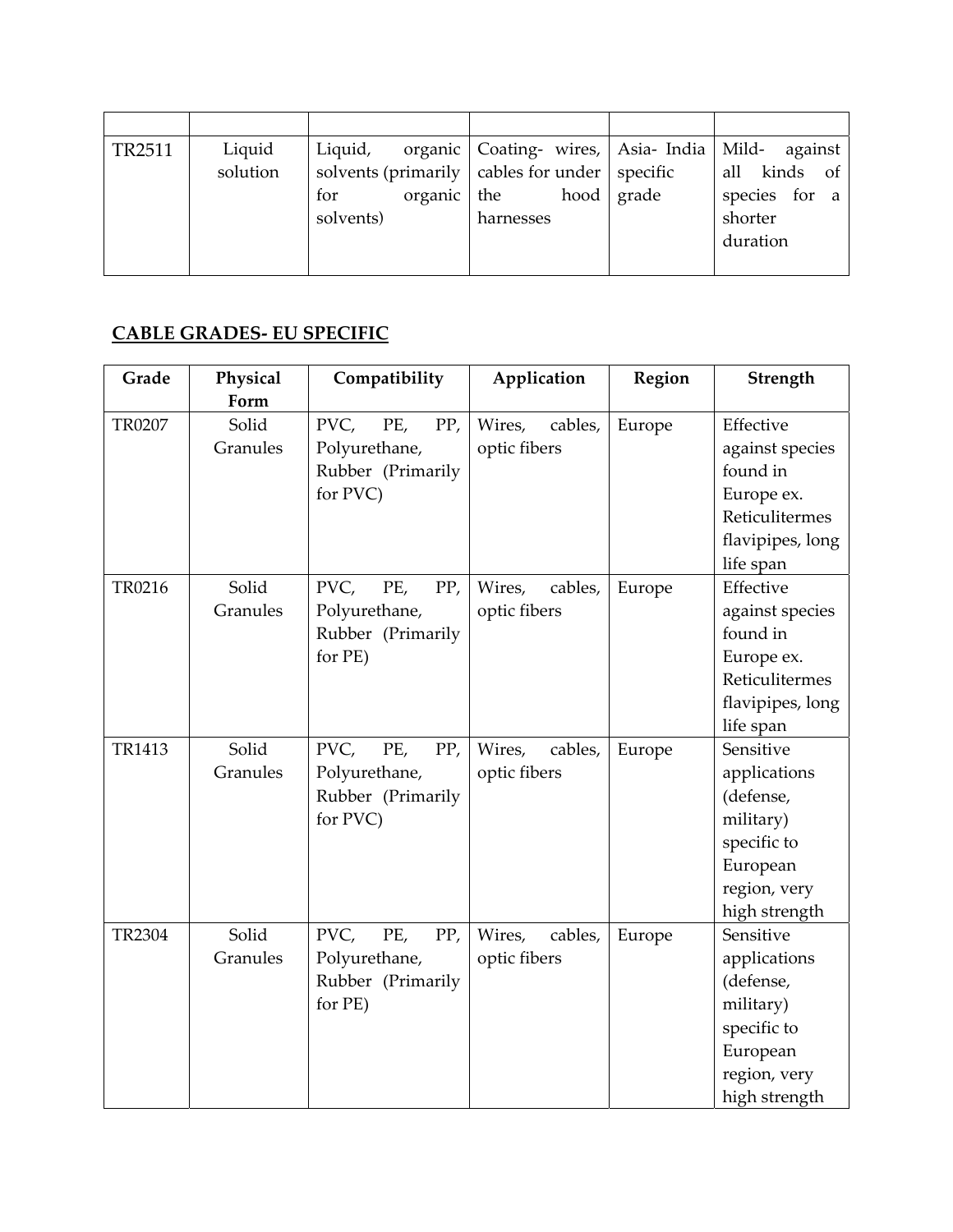| TR0612 | Liquid   | organic<br>Liquid,                           | Coating- wires,  | Europe | Mild-against     |
|--------|----------|----------------------------------------------|------------------|--------|------------------|
|        | solution | solvents (primarily                          | cables for under |        | species found    |
|        |          | water based<br>for                           | the<br>hood      |        | in Europe for a  |
|        |          | paints)                                      | harnesses        |        | shorter          |
|        |          |                                              |                  |        | duration         |
| TR2412 | Liquid   | Liquid,<br>organic                           | Coating- wires,  | Europe | Mild-<br>against |
|        | solution | solvents (primarily $\vert$ cables for under |                  |        | species found    |
|        |          | organic<br>for                               | the<br>hood      |        | in Europe for a  |
|        |          | solvents)                                    | harnesses        |        | shorter          |
|        |          |                                              |                  |        | duration         |

# **CABLE GRADES‐ MIDDLE EAST ASIA**

| Grade         | Physical<br>Form  | Compatibility                                                        | Application                       | Region                              | Strength                                                                                                                    |
|---------------|-------------------|----------------------------------------------------------------------|-----------------------------------|-------------------------------------|-----------------------------------------------------------------------------------------------------------------------------|
| <b>TR0108</b> | Solid<br>Granules | PVC,<br>PP,<br>PE,<br>Polyurethane,<br>Rubber (Primarily<br>for PVC) | Wires,<br>cables,<br>optic fibers | Asia-<br>Middle<br>east<br>specific | High-effective<br>against most<br>aggressive<br>species and<br>long life span,<br>severe<br>temperature<br>conditions       |
| TR0117        | Solid<br>Granules | PVC,<br>PP,<br>PE,<br>Polyurethane,<br>Rubber (Primarily<br>for PE)  | Wires,<br>cables,<br>optic fibers | Asia-<br>Middle<br>east<br>specific | High-effective<br>against<br>most<br>aggressive<br>species<br>and<br>long life span,<br>severe<br>temperature<br>conditions |
| TR1314        | Solid<br>Granules | PVC,<br>PE,<br>PP,<br>Polyurethane,<br>Rubber (Primarily<br>for PVC) | Wires,<br>cables,<br>optic fibers | Asia-<br>Middle<br>east<br>specific | Very High-for<br>sensitive<br>applications-<br>nuclear,<br>defense with<br>severe<br>conditions,<br>severe<br>temperature   |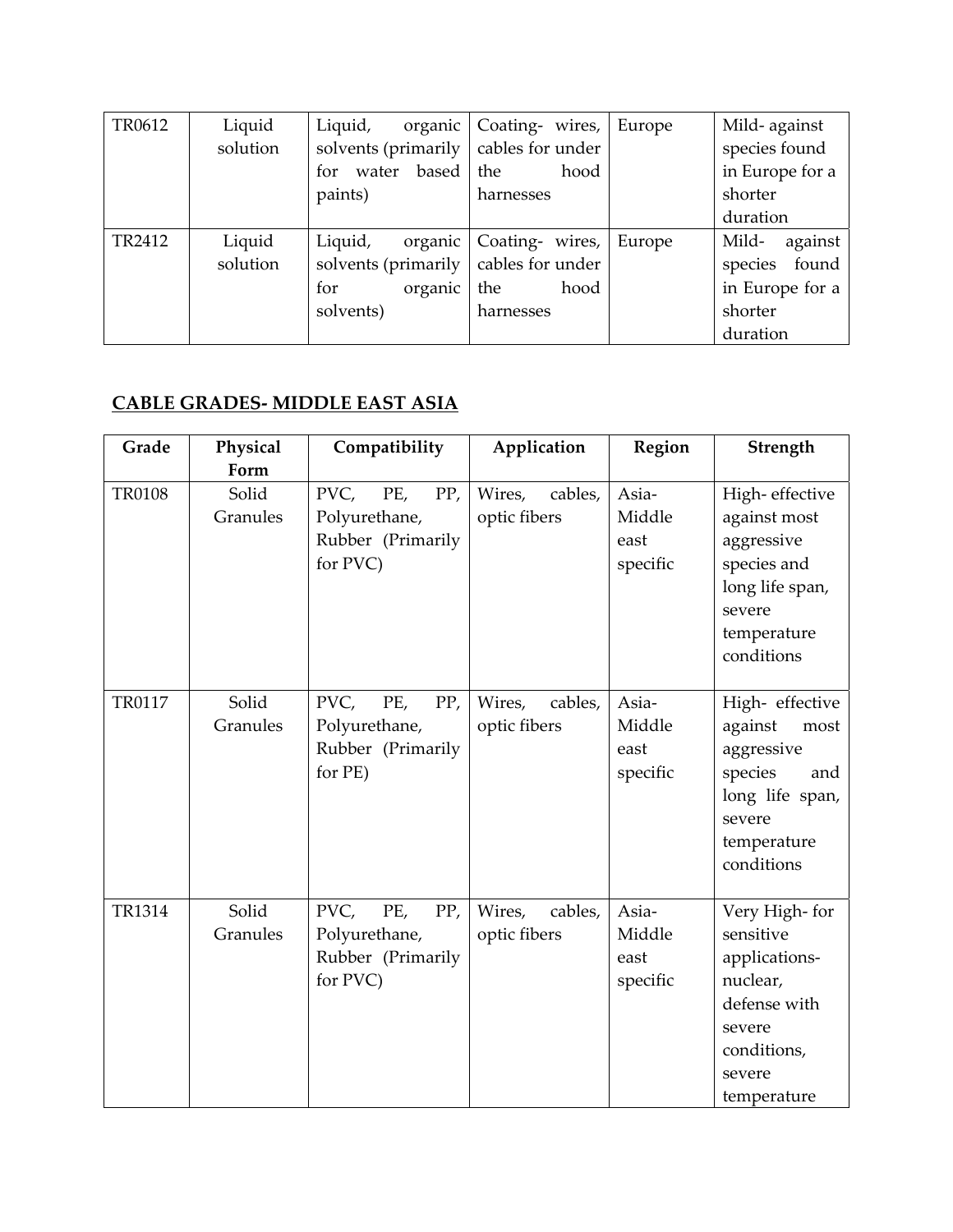|               |                    |                                                                          |                                                                 |                                     | conditions                                                                                                                              |
|---------------|--------------------|--------------------------------------------------------------------------|-----------------------------------------------------------------|-------------------------------------|-----------------------------------------------------------------------------------------------------------------------------------------|
| <b>TR2205</b> | Solid<br>Granules  | PVC,<br>PE,<br>PP,<br>Polyurethane,<br>Rubber (Primarily<br>for PE)      | Wires,<br>cables,<br>optic fibers                               | Asia-<br>Middle<br>east<br>specific | Very High-for<br>sensitive<br>applications-<br>nuclear,<br>defense with<br>severe<br>conditions,<br>severe<br>temperature<br>conditions |
| TR0513        | Liquid<br>solution | Liquid,<br>organic<br>solvents (primarily<br>for water based<br>paints)  | Coating- wires,<br>cables for under<br>the<br>hood<br>harnesses | Asia-<br>Middle<br>east<br>specific | Mild-against<br>all kinds of<br>species for a<br>shorter<br>duration                                                                    |
| TR2313        | Liquid<br>solution | Liquid,<br>organic<br>solvents (primarily<br>organic<br>for<br>solvents) | Coating- wires,<br>cables for under<br>the<br>hood<br>harnesses | Asia-<br>Middle<br>east<br>specific | Mild-<br>against<br>kinds<br>all<br>$\circ$ of<br>species for<br>a<br>shorter<br>duration                                               |

# **CABLE GRADES‐ SOUTH EAST ASIA**

| Grade         | Physical | Compatibility      | Application       | Region       | Strength        |
|---------------|----------|--------------------|-------------------|--------------|-----------------|
|               | Form     |                    |                   |              |                 |
| TR0099        | Solid    | PP,<br>PVC,<br>PE, | Wires,<br>cables, | Asia-        | High-effective  |
|               | Granules | Polyurethane,      | optic fibers      | South east - | against most    |
|               |          | Rubber (Primarily  |                   | Including    | aggressive      |
|               |          | for PVC)           |                   | Malaysia,    | species and     |
|               |          |                    |                   | Singapore    | long life span, |
|               |          |                    |                   | and<br>parts | severe          |
|               |          |                    |                   | of China     | temperature     |
|               |          |                    |                   |              | conditions      |
|               |          |                    |                   |              |                 |
| <b>TR2331</b> | Solid    | PVC,<br>PP,<br>PE, | Wires,<br>cables, | Asia-        | High- effective |
|               | Granules | Polyurethane,      | optic fibers      | South east - | against<br>most |
|               |          | Rubber (Primarily  |                   | Including    | aggressive      |
|               |          | for PE)            |                   | Malaysia,    | species<br>and  |
|               |          |                    |                   | Singapore    | long life span, |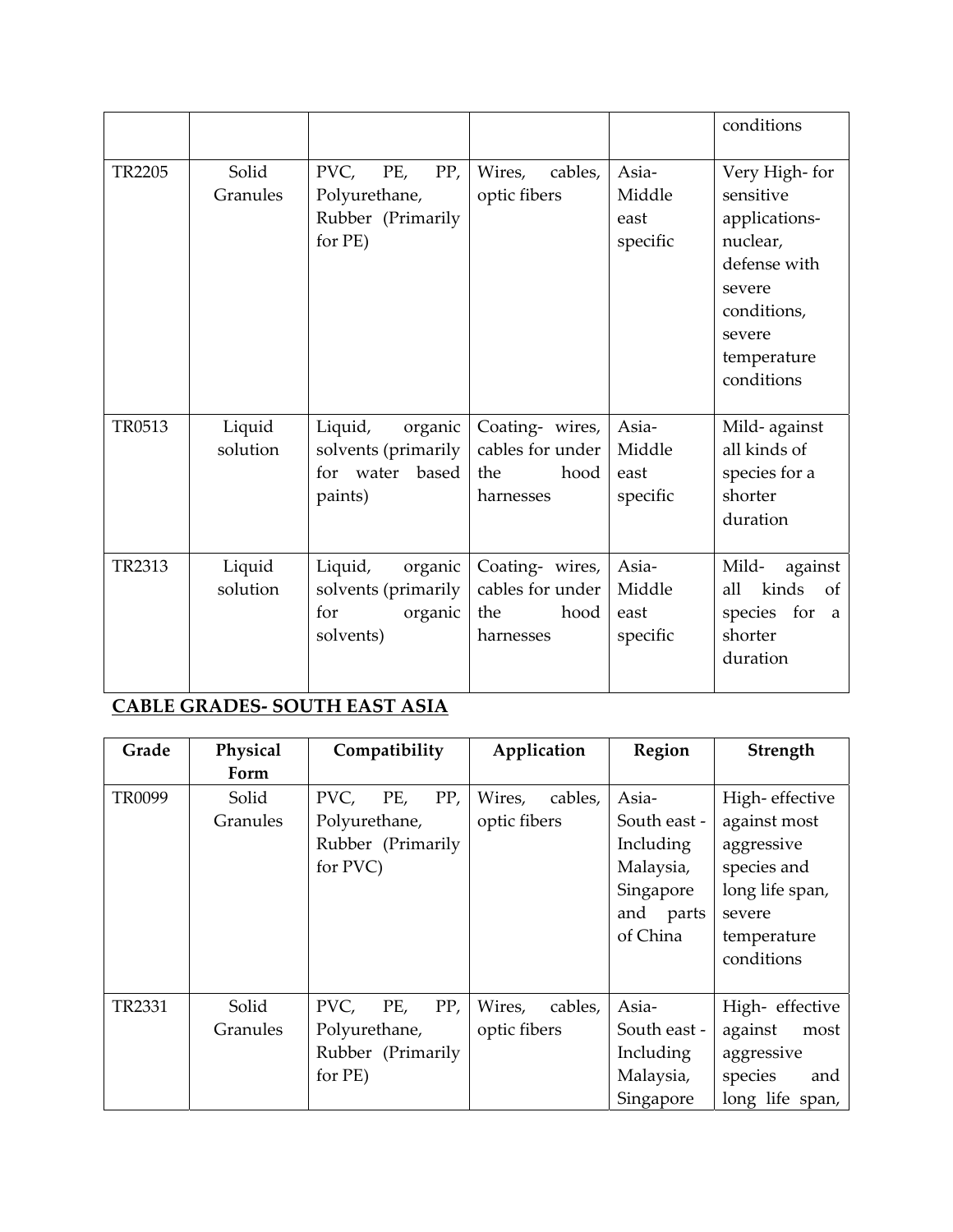|        |                    |                                                                            |                                                                 | and<br>parts<br>of China                                                              | severe<br>temperature<br>conditions                                                                                                     |
|--------|--------------------|----------------------------------------------------------------------------|-----------------------------------------------------------------|---------------------------------------------------------------------------------------|-----------------------------------------------------------------------------------------------------------------------------------------|
| TR1215 | Solid<br>Granules  | PVC,<br>PP,<br>PE,<br>Polyurethane,<br>Rubber (Primarily<br>for PVC)       | Wires,<br>cables,<br>optic fibers                               | Asia-<br>South east -<br>Including<br>Malaysia,<br>Singapore<br>and parts<br>of China | Very High-for<br>sensitive<br>applications-<br>nuclear,<br>defense with<br>severe<br>conditions,<br>severe<br>temperature<br>conditions |
| TR2106 | Solid<br>Granules  | PP,<br>PVC,<br>PE,<br>Polyurethane,<br>Rubber (Primarily<br>for PE)        | Wires,<br>cables,<br>optic fibers                               | Asia-<br>South east -<br>Including<br>Malaysia,<br>Singapore<br>and parts<br>of China | Very High-for<br>sensitive<br>applications-<br>nuclear,<br>defense with<br>severe<br>conditions,<br>severe<br>temperature<br>conditions |
| TR0414 | Liquid<br>solution | Liquid,<br>organic<br>solvents (primarily<br>based<br>for water<br>paints) | Coating- wires,<br>cables for under<br>the<br>hood<br>harnesses | Asia-<br>South east -<br>Including<br>Malaysia,<br>Singapore<br>and parts<br>of China | Mild-against<br>all kinds of<br>species for a<br>shorter<br>duration                                                                    |
| TR2214 | Liquid<br>solution | Liquid,<br>organic<br>solvents (primarily<br>organic<br>for<br>solvents)   | Coating- wires,<br>cables for under<br>the<br>hood<br>harnesses | Asia-<br>South east -<br>Including<br>Malaysia,<br>Singapore<br>and parts<br>of China | Mild-<br>against<br>kinds<br>all<br>of<br>species for<br>a<br>shorter<br>duration                                                       |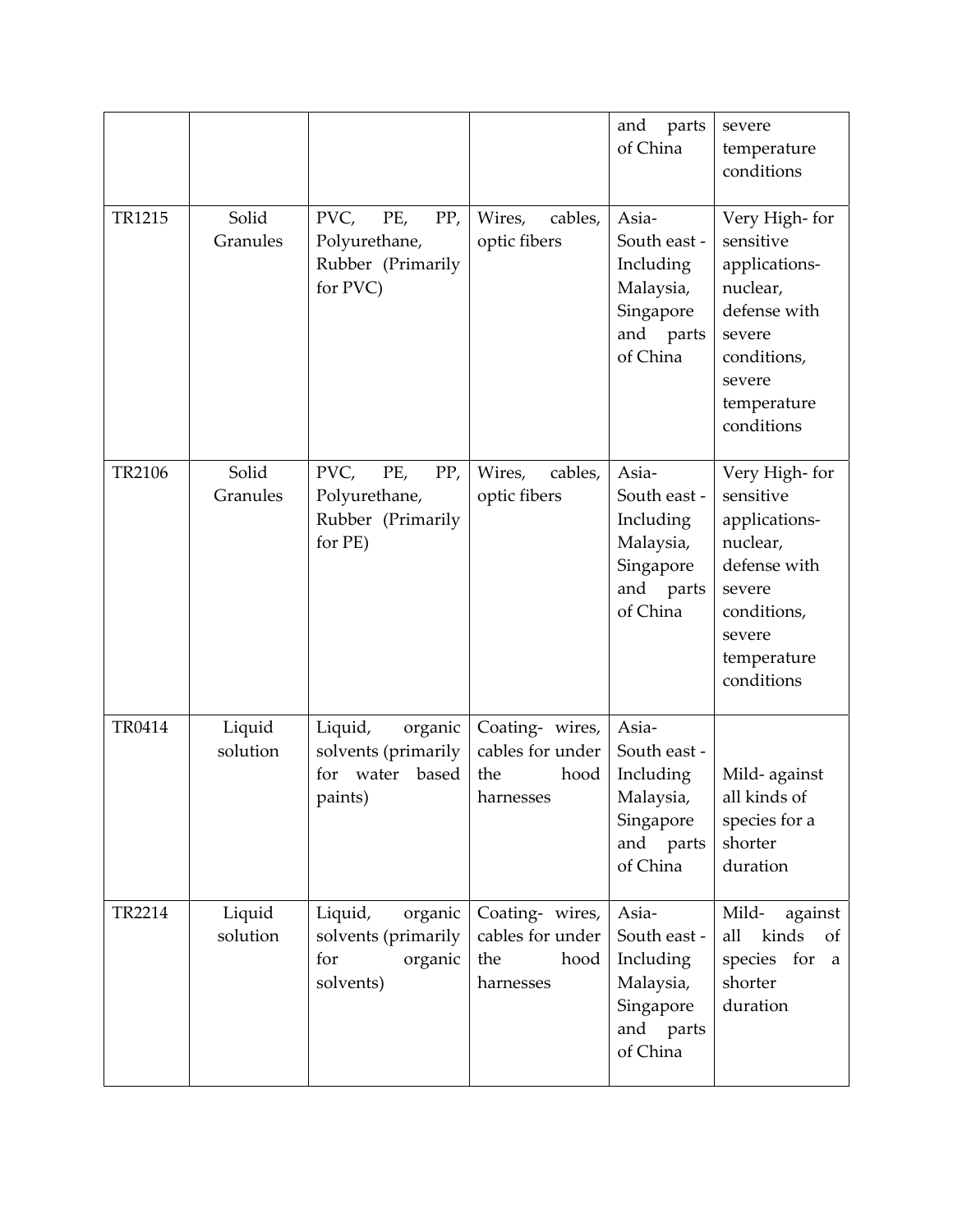## **CABLE GRADES‐ AUSTRALIA AND AFRICA**

| Grade         | Physical<br>Form  | Compatibility                                                        | Application                       | Region                                  | Strength                                                                                                                   |
|---------------|-------------------|----------------------------------------------------------------------|-----------------------------------|-----------------------------------------|----------------------------------------------------------------------------------------------------------------------------|
| <b>TR0081</b> | Solid<br>Granules | PVC,<br>PE,<br>PP,<br>Polyurethane,<br>Rubber (Primarily<br>for PVC) | Wires,<br>cables,<br>optic fibers | Australian<br>and<br>African<br>regions | High-effective<br>against most<br>aggressive<br>species and<br>long life span,<br>tropical<br>conditions                   |
| TR2232        | Solid<br>Granules | PVC,<br>PE,<br>PP,<br>Polyurethane,<br>Rubber (Primarily<br>for PE)  | Wires,<br>cables,<br>optic fibers | Australian<br>and<br>African<br>regions | High-effective<br>against<br>most<br>aggressive<br>species<br>and<br>long life span,<br>tropical<br>conditions             |
| TR1116        | Solid<br>Granules | PVC,<br>PE,<br>PP,<br>Polyurethane,<br>Rubber (Primarily<br>for PVC) | Wires,<br>cables,<br>optic fibers | Australian<br>and<br>African<br>regions | Very High-for<br>sensitive<br>applications-<br>nuclear,<br>defense with<br>severe<br>conditions,<br>tropical<br>conditions |
| TR2007        | Solid<br>Granules | PVC,<br>PE,<br>PP,<br>Polyurethane,<br>Rubber (Primarily<br>for PE)  | Wires,<br>cables,<br>optic fibers | Australian<br>and<br>African<br>regions | Very High-for<br>sensitive<br>applications-<br>nuclear,<br>defense with<br>severe<br>conditions,<br>tropical<br>conditions |
| TR0405        | Liquid            | Liquid,<br>organic                                                   | Coating- wires,                   | Australian                              | Mild-against                                                                                                               |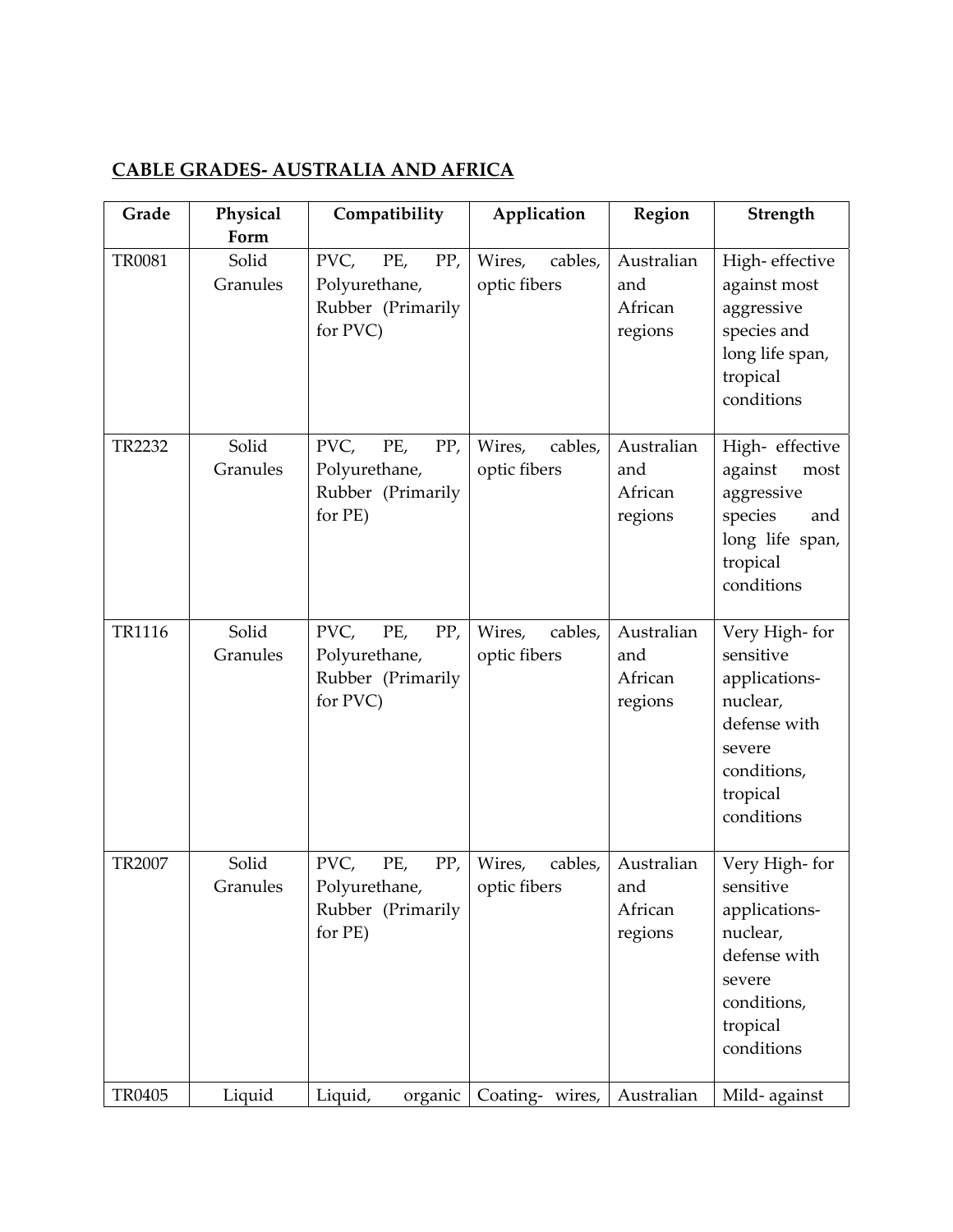|        | solution           | solvents (primarily<br>water based<br>for<br>paints)                     | cables for under<br>the<br>hood<br>harnesses                    | and<br>African<br>regions               | all kinds of<br>species for a<br>shorter<br>duration                          |
|--------|--------------------|--------------------------------------------------------------------------|-----------------------------------------------------------------|-----------------------------------------|-------------------------------------------------------------------------------|
| TR2115 | Liquid<br>solution | Liquid,<br>organic<br>solvents (primarily<br>organic<br>for<br>solvents) | Coating- wires,<br>cables for under<br>hood<br>the<br>harnesses | Australian<br>and<br>African<br>regions | Mild-<br>against<br>all kinds<br>- of<br>species for a<br>shorter<br>duration |

## **CABLE GRADES‐ USA AND CANADA**

| Grade  | Physical          | Compatibility                                                        | Application                       | Region                      | Strength                                                                                         |
|--------|-------------------|----------------------------------------------------------------------|-----------------------------------|-----------------------------|--------------------------------------------------------------------------------------------------|
|        | Form              |                                                                      |                                   |                             |                                                                                                  |
| TR0072 | Solid<br>Granules | PVC,<br>PE,<br>PP,<br>Polyurethane,<br>Rubber (Primarily<br>for PVC) | Wires,<br>cables,<br>optic fibers | <b>USA</b><br>and<br>Canada | High-effective<br>against most<br>aggressive<br>species and<br>long life span                    |
| TR2133 | Solid<br>Granules | PVC,<br>PP,<br>PE,<br>Polyurethane,<br>Rubber (Primarily<br>for PE)  | Wires,<br>cables,<br>optic fibers | <b>USA</b><br>and<br>Canada | High-effective<br>against<br>most<br>aggressive<br>species<br>and<br>long life span              |
| TR1017 | Solid<br>Granules | PVC,<br>PE,<br>PP,<br>Polyurethane,<br>Rubber (Primarily<br>for PVC) | Wires,<br>cables,<br>optic fibers | <b>USA</b><br>and<br>Canada | Very High-for<br>sensitive<br>applications-<br>nuclear,<br>defense with<br>severe<br>conditions, |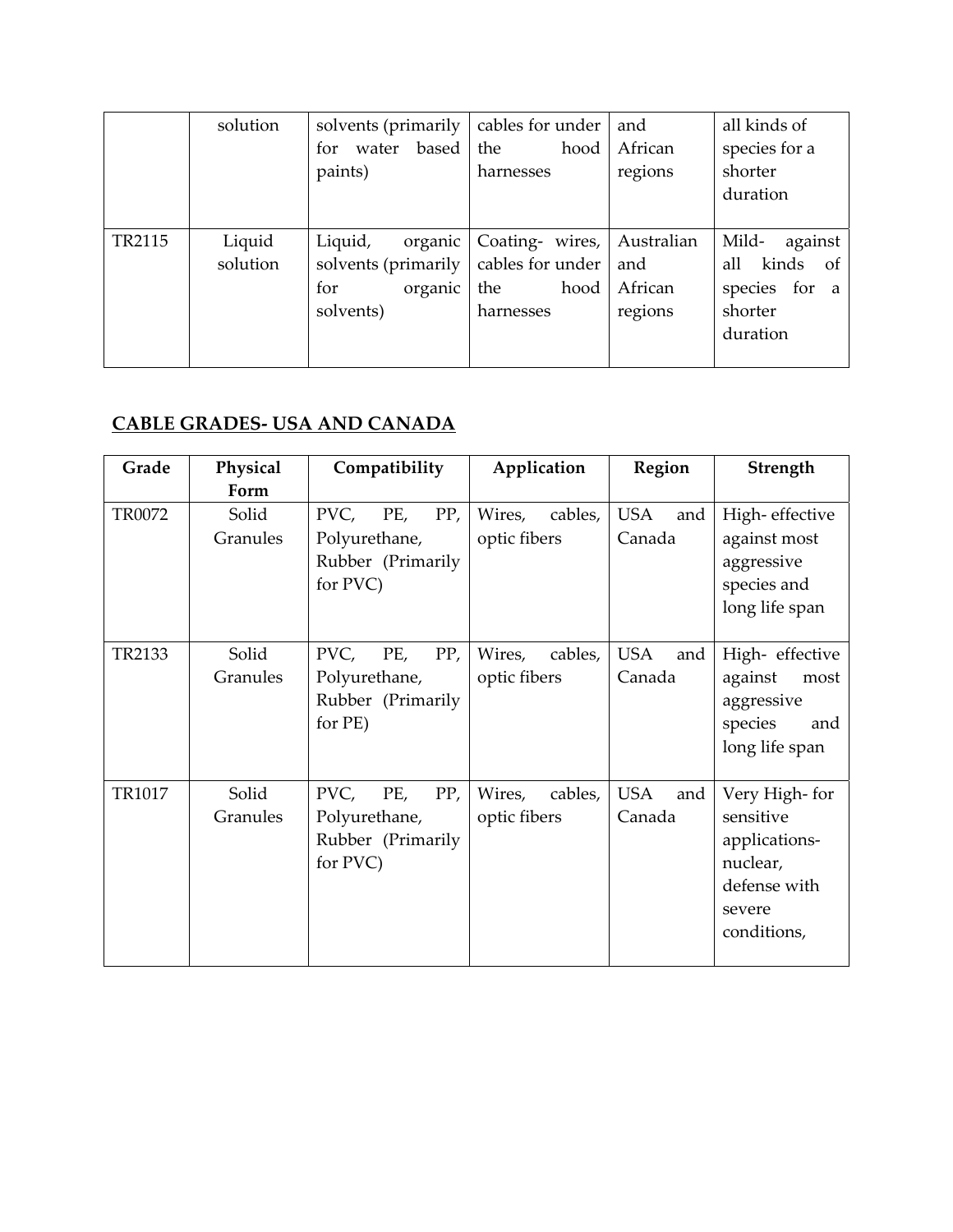| <b>TR1908</b> | Solid              | PVC,<br>PP,<br>PE,                                                           | Wires,<br>cables,                                               | <b>USA</b><br>and    | Very High-for                                                                          |
|---------------|--------------------|------------------------------------------------------------------------------|-----------------------------------------------------------------|----------------------|----------------------------------------------------------------------------------------|
|               | Granules           | Polyurethane,                                                                | optic fibers                                                    | Canada               | sensitive                                                                              |
|               |                    | Rubber (Primarily                                                            |                                                                 |                      | applications-                                                                          |
|               |                    | for PE)                                                                      |                                                                 |                      | nuclear,                                                                               |
|               |                    |                                                                              |                                                                 |                      | defense with                                                                           |
|               |                    |                                                                              |                                                                 |                      | severe                                                                                 |
|               |                    |                                                                              |                                                                 |                      | conditions,                                                                            |
| TR0495        | Liquid<br>solution | Liquid,<br>organic<br>solvents (primarily<br>for water<br>based  <br>paints) | Coating- wires,<br>cables for under<br>hood<br>the<br>harnesses | USA<br>and<br>Canada | Mild-against<br>all kinds of<br>species for a<br>shorter<br>duration                   |
| TR2016        | Liquid<br>solution | Liquid,<br>organic<br>solvents (primarily<br>organic<br>for<br>solvents)     | Coating- wires,<br>cables for under<br>hood<br>the<br>harnesses | USA<br>and<br>Canada | Mild-<br>against<br>kinds<br>all<br>$\circ$ of<br>species for a<br>shorter<br>duration |

#### **CABLE GRADES‐SOUTH AMERICA**

| Grade  | Physical<br>Form  | Compatibility                                                        | Application                       | Region                                                                | Strength                                                                             |
|--------|-------------------|----------------------------------------------------------------------|-----------------------------------|-----------------------------------------------------------------------|--------------------------------------------------------------------------------------|
| TR0063 | Solid<br>Granules | PVC,<br>PP,<br>PE,<br>Polyurethane,<br>Rubber (Primarily<br>for PVC) | Wires,<br>cables,<br>optic fibers | South<br>American<br>Continent<br>including<br>the<br>Amazon<br>basin | High-effective<br>against most<br>aggressive<br>species and<br>long life span        |
| TR2034 | Solid<br>Granules | PP,<br>PVC,<br>PE,<br>Polyurethane,<br>Rubber (Primarily<br>for PE)  | Wires,<br>cables,<br>optic fibers | South<br>American<br>Continent<br>including<br>the<br>Amazon<br>basin | High- effective<br>against<br>most<br>aggressive<br>species<br>and<br>long life span |
| TR0918 | Solid<br>Granules | PVC,<br>PE,<br>PP,<br>Polyurethane,<br>Rubber (Primarily<br>for PVC) | Wires,<br>cables,<br>optic fibers | South<br>American<br>Continent<br>including                           | Very High-for<br>sensitive<br>applications-<br>nuclear,                              |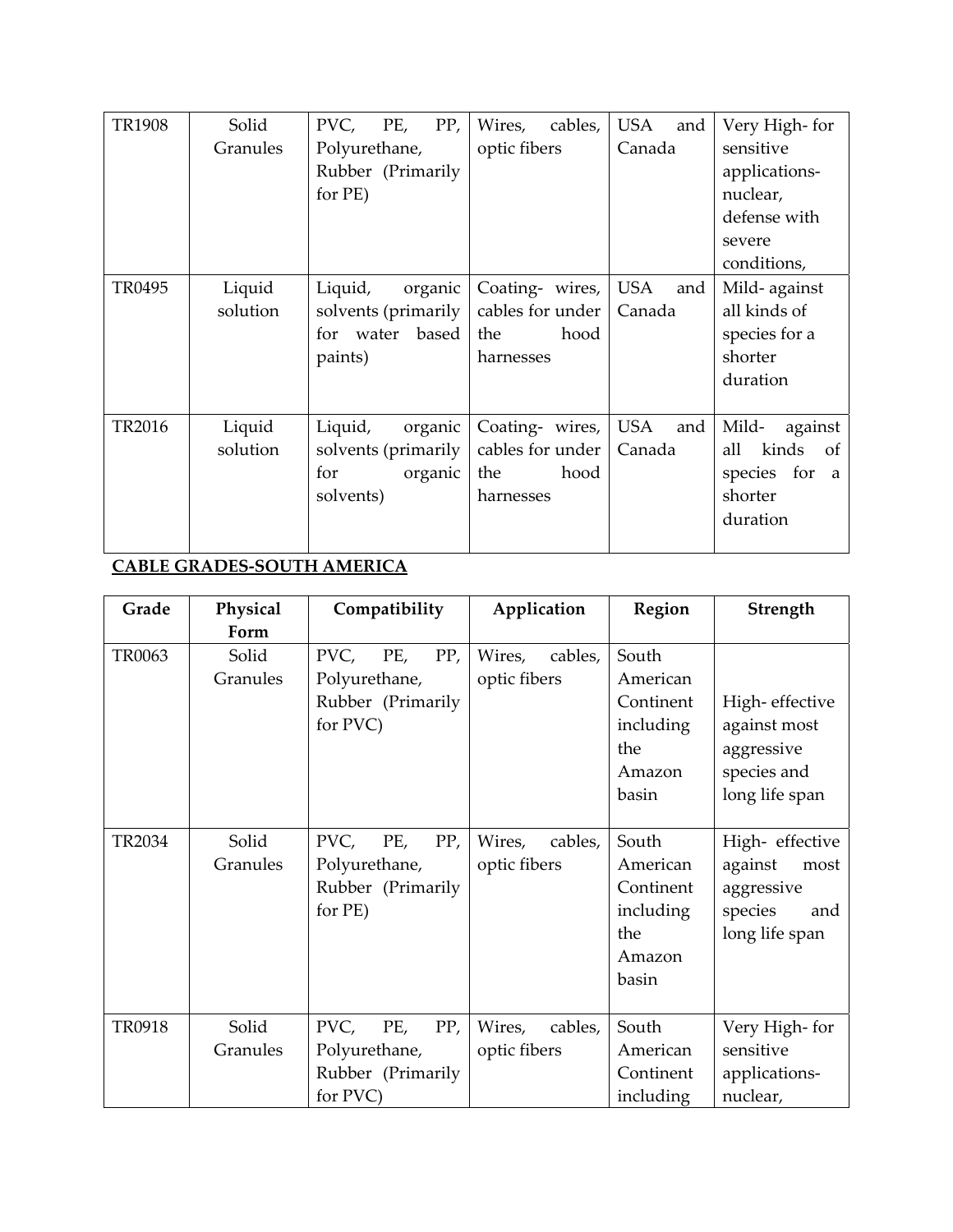|               |                    |                                                                            |                                                                 | the<br>Amazon<br>basin                                                | defense with<br>severe<br>conditions                                                            |
|---------------|--------------------|----------------------------------------------------------------------------|-----------------------------------------------------------------|-----------------------------------------------------------------------|-------------------------------------------------------------------------------------------------|
| <b>TR1809</b> | Solid<br>Granules  | PVC,<br>PE,<br>PP,<br>Polyurethane,<br>Rubber (Primarily<br>for PE)        | Wires,<br>cables,<br>optic fibers                               | South<br>American<br>Continent<br>including<br>the<br>Amazon<br>basin | Very High-for<br>sensitive<br>applications-<br>nuclear,<br>defense with<br>severe<br>conditions |
| <b>TR0396</b> | Liquid<br>solution | Liquid,<br>organic<br>solvents (primarily<br>for water<br>based<br>paints) | Coating- wires,<br>cables for under<br>the<br>hood<br>harnesses | South<br>American<br>Continent<br>including<br>the<br>Amazon<br>basin | Mild-against<br>all kinds of<br>species for a<br>shorter<br>duration                            |
| <b>TR1917</b> | Liquid<br>solution | Liquid,<br>organic<br>solvents (primarily<br>for<br>organic<br>solvents)   | Coating- wires,<br>cables for under<br>hood<br>the<br>harnesses | South<br>American<br>Continent<br>including<br>the<br>Amazon<br>basin | Mild-against<br>all kinds of<br>species for a<br>shorter<br>duration                            |

# **PIPE GRADES‐ INDIA SPECIFIC**

| Grade          | Physical          | Compatibility                                                        | Application                               | Region                          | Strength                                                                            |
|----------------|-------------------|----------------------------------------------------------------------|-------------------------------------------|---------------------------------|-------------------------------------------------------------------------------------|
|                | Form              |                                                                      |                                           |                                 |                                                                                     |
| <b>TRP0306</b> | Solid<br>Granules | PP,<br>PVC,<br>PE,<br>Polyurethane,<br>Rubber (Primarily<br>for PVC) | <b>DWC</b><br>Pipes.<br>pipes, ducts, etc | Asia-India<br>specific<br>grade | High-effective<br>against most<br>aggressive<br>species and<br>long life span       |
| <b>TRP0315</b> | Solid<br>Granules | PP,<br>PVC,<br>PE,<br>Polyurethane,<br>Rubber (Primarily<br>for PE)  | <b>DWC</b><br>Pipes.<br>pipes, ducts, etc | Asia-India<br>specific<br>grade | High-effective<br>against<br>most<br>aggressive<br>species<br>and<br>long life span |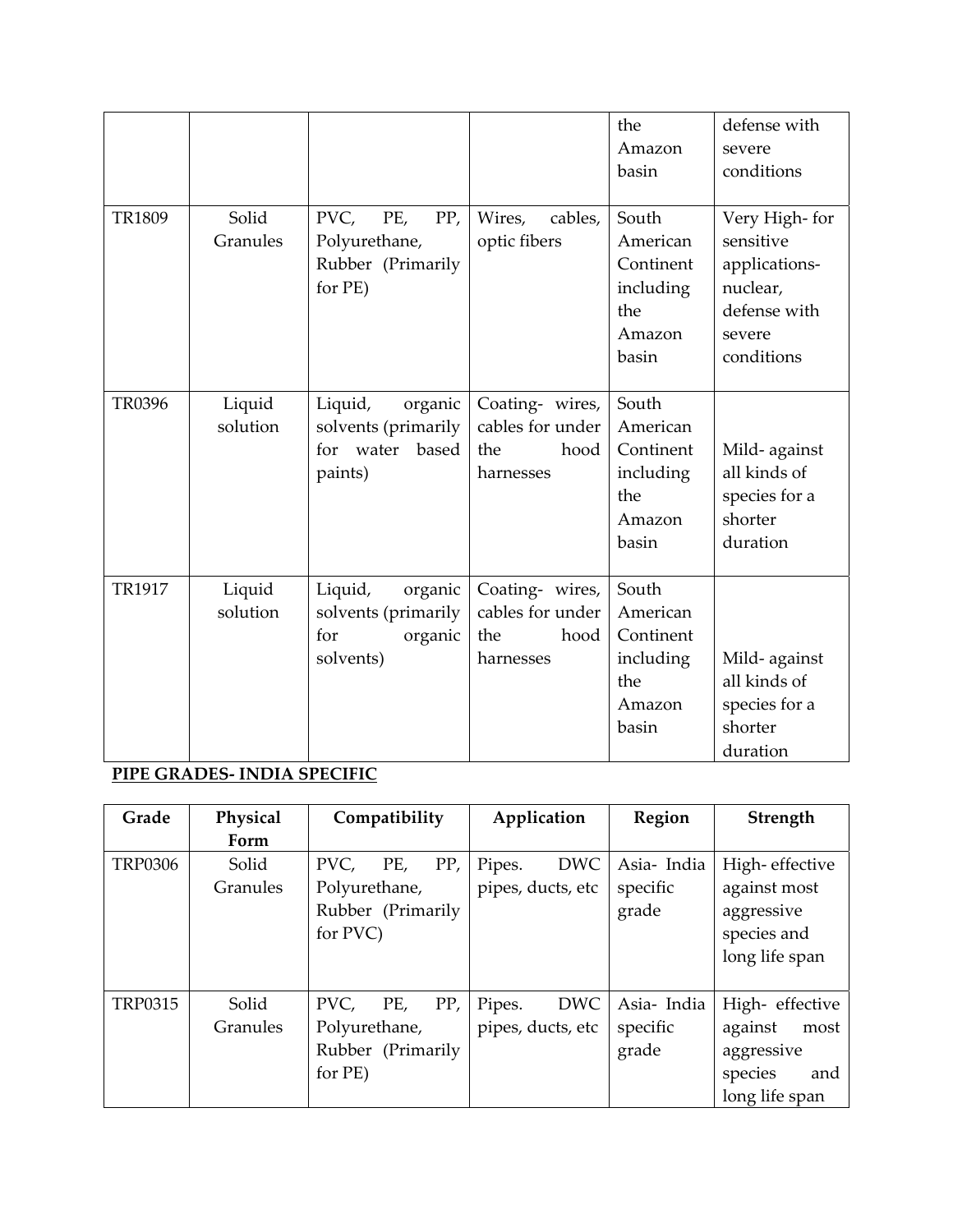| <b>TRP1512</b> | Solid<br>Granules  | PVC,<br>PE,<br>PP,<br>Polyurethane,<br>Rubber (Primarily<br>for PVC)       | <b>DWC</b><br>Pipes.<br>pipes, ducts, etc                      | Asia- India<br>specific<br>grade | Very High-for<br>sensitive<br>applications-<br>nuclear,<br>defense with<br>severe<br>conditions |
|----------------|--------------------|----------------------------------------------------------------------------|----------------------------------------------------------------|----------------------------------|-------------------------------------------------------------------------------------------------|
| <b>TRP2403</b> | Solid<br>Granules  | PVC,<br>PE,<br>PP,<br>Polyurethane,<br>Rubber (Primarily<br>for PE)        | <b>DWC</b><br>Pipes.<br>pipes, ducts, etc                      | Asia- India<br>specific<br>grade | Very High-for<br>sensitive<br>applications-<br>nuclear,<br>defense with<br>severe<br>conditions |
| TRP0711        | Liquid<br>solution | Liquid,<br>organic<br>solvents (primarily<br>for water<br>based<br>paints) | Coating-Pipes.<br>$\operatorname{DWC}$<br>pipes,<br>ducts, etc | Asia- India<br>specific<br>grade | Mild-against<br>all kinds of<br>species for a<br>shorter<br>duration                            |
| <b>TRP2511</b> | Liquid<br>solution | Liquid,<br>organic<br>solvents (primarily<br>for<br>organic<br>solvents)   | Coating-Pipes.<br>$\operatorname{DWC}$<br>pipes,<br>ducts, etc | Asia- India<br>specific<br>grade | Mild-against<br>all kinds of<br>species for a<br>shorter<br>duration                            |

#### **PIPE GRADES‐ EU SPECIFIC**

| Grade          | Physical | Compatibility      | Application          | Region | Strength         |
|----------------|----------|--------------------|----------------------|--------|------------------|
|                | Form     |                    |                      |        |                  |
| <b>TRP0207</b> | Solid    | PP,<br>PE,<br>PVC, | <b>DWC</b><br>Pipes. | Europe | Effective        |
|                | Granules | Polyurethane,      | pipes, ducts, etc    |        | against species  |
|                |          | Rubber (Primarily  |                      |        | found in         |
|                |          | for PVC)           |                      |        | Europe ex.       |
|                |          |                    |                      |        | Reticulitermes   |
|                |          |                    |                      |        | flavipipes, long |
|                |          |                    |                      |        | life span        |
| <b>TRP0216</b> | Solid    | PP,<br>PVC,<br>PE, | <b>DWC</b><br>Pipes. | Europe | Effective        |
|                | Granules | Polyurethane,      | pipes, ducts, etc    |        | against species  |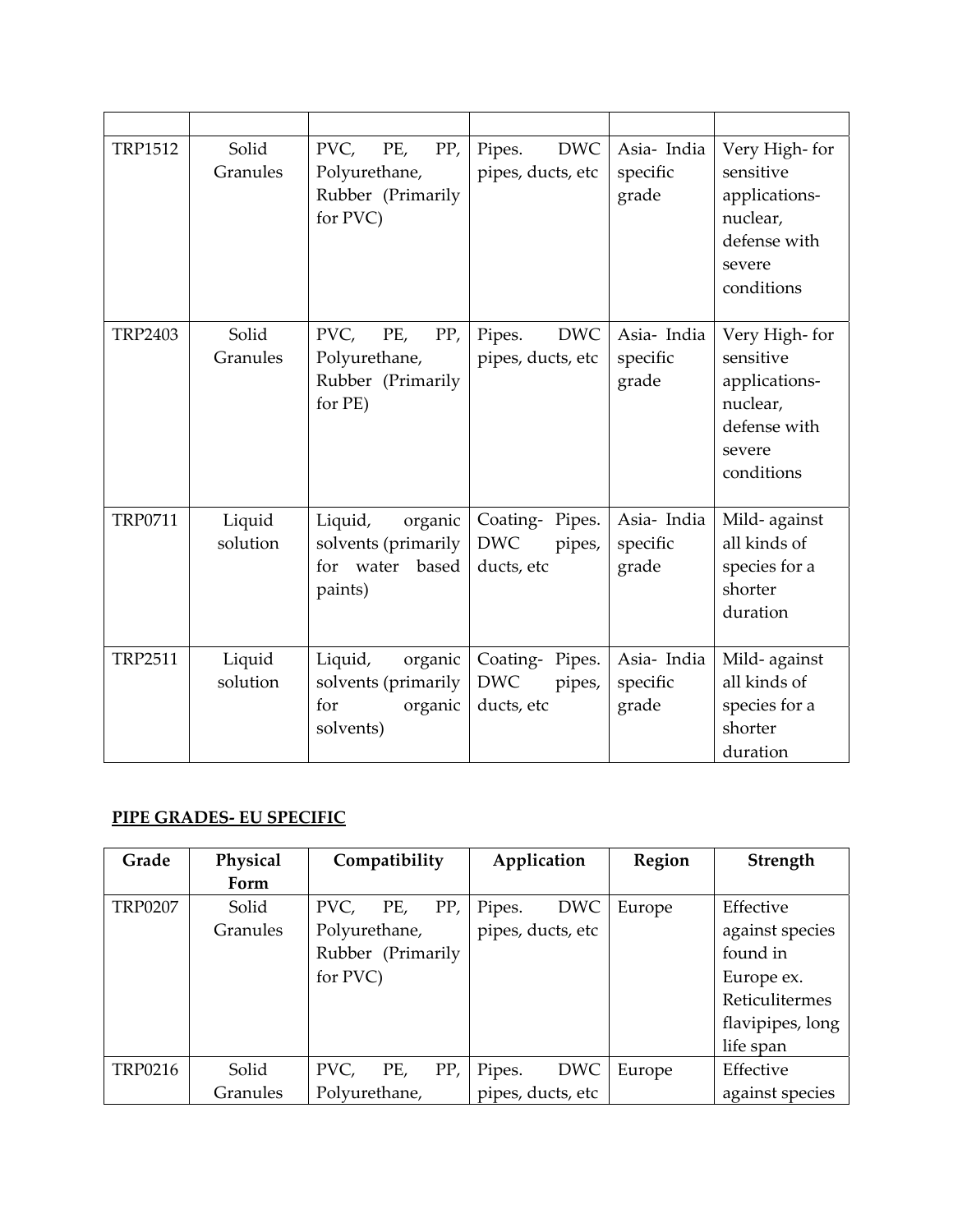|                |                    | Rubber (Primarily<br>for PE)                                             |                                                      |        | found in<br>Europe ex.<br>Reticulitermes<br>flavipipes, long<br>life span                                       |
|----------------|--------------------|--------------------------------------------------------------------------|------------------------------------------------------|--------|-----------------------------------------------------------------------------------------------------------------|
| <b>TRP1413</b> | Solid<br>Granules  | PVC,<br>PE,<br>PP,<br>Polyurethane,<br>Rubber (Primarily<br>for PVC)     | <b>DWC</b><br>Pipes.<br>pipes, ducts, etc            | Europe | Sensitive<br>applications<br>(defense,<br>military)<br>specific to<br>European<br>region, very<br>high strength |
| <b>TRP2304</b> | Solid<br>Granules  | PVC,<br>PE,<br>PP,<br>Polyurethane,<br>Rubber (Primarily<br>for PE)      | <b>DWC</b><br>Pipes.<br>pipes, ducts, etc            | Europe | Sensitive<br>applications<br>(defense,<br>military)<br>specific to<br>European<br>region, very<br>high strength |
| <b>TRP0612</b> | Liquid<br>solution | Liquid,<br>organic<br>solvents (primarily<br>for water based<br>paints)  | Coating-Pipes.<br><b>DWC</b><br>pipes,<br>ducts, etc | Europe | Mild-against<br>species found<br>in Europe for a<br>shorter<br>duration                                         |
| <b>TRP2412</b> | Liquid<br>solution | Liquid,<br>organic<br>solvents (primarily<br>for<br>organic<br>solvents) | Coating-Pipes.<br><b>DWC</b><br>pipes,<br>ducts, etc | Europe | Mild-against<br>species found<br>in Europe for a<br>shorter<br>duration                                         |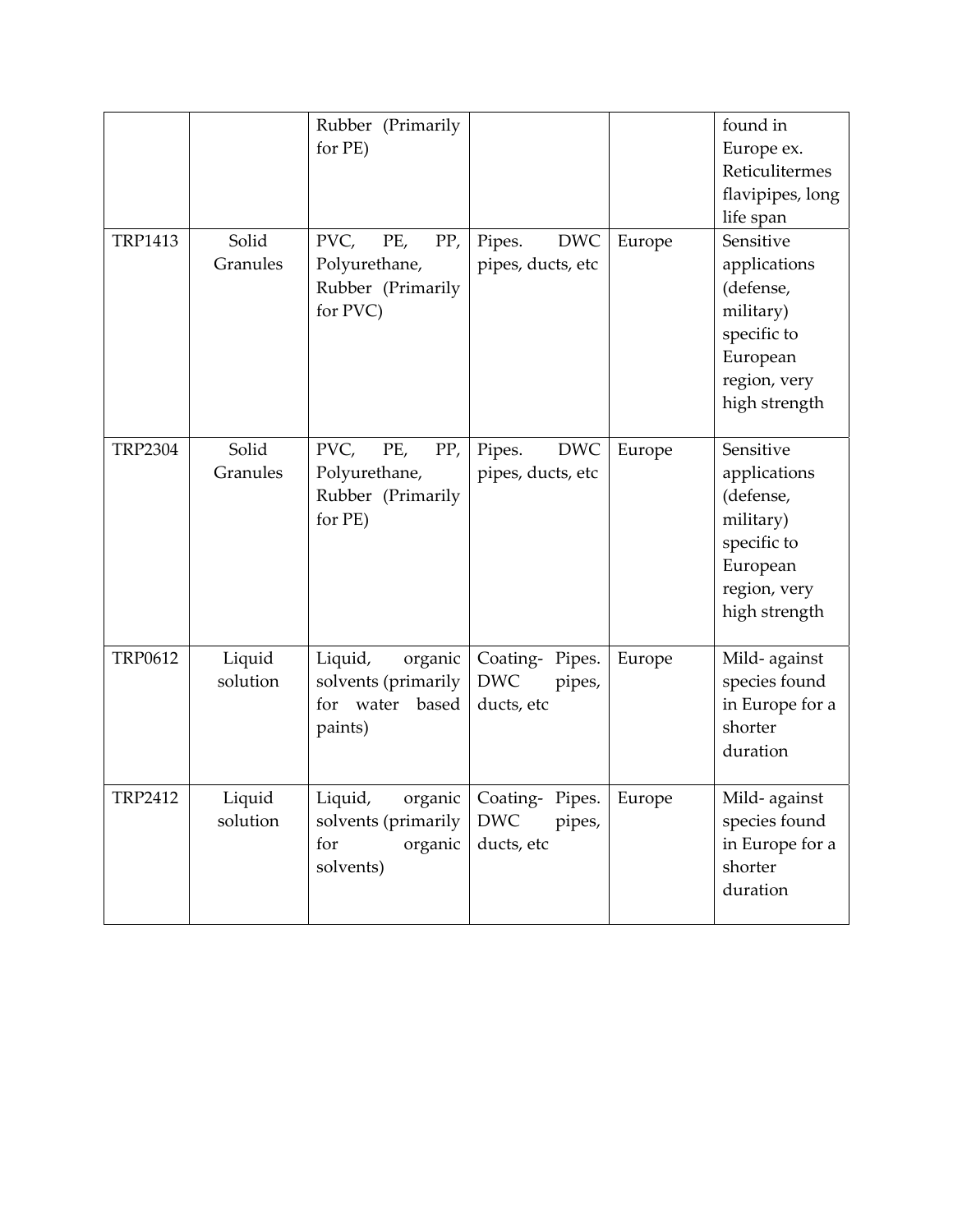### **PIPE GRADES‐ MIDDLE EAST ASIA**

| Grade          | Physical<br>Form  | Compatibility                                                        | Application                               | Region                              | Strength                                                                                                                                |
|----------------|-------------------|----------------------------------------------------------------------|-------------------------------------------|-------------------------------------|-----------------------------------------------------------------------------------------------------------------------------------------|
| <b>TRP0108</b> | Solid<br>Granules | PVC,<br>PE,<br>PP,<br>Polyurethane,<br>Rubber (Primarily<br>for PVC) | <b>DWC</b><br>Pipes.<br>pipes, ducts, etc | Asia-<br>Middle<br>east<br>specific | High-effective<br>against most<br>aggressive<br>species and<br>long life span,<br>severe<br>temperature<br>conditions                   |
| <b>TRP0117</b> | Solid<br>Granules | PVC,<br>PE,<br>PP,<br>Polyurethane,<br>Rubber (Primarily<br>for PE)  | Pipes.<br><b>DWC</b><br>pipes, ducts, etc | Asia-<br>Middle<br>east<br>specific | High-effective<br>against<br>most<br>aggressive<br>species<br>and<br>long life span,<br>severe<br>temperature<br>conditions             |
| <b>TRP1314</b> | Solid<br>Granules | PVC,<br>PE,<br>PP,<br>Polyurethane,<br>Rubber (Primarily<br>for PVC) | <b>DWC</b><br>Pipes.<br>pipes, ducts, etc | Asia-<br>Middle<br>east<br>specific | Very High-for<br>sensitive<br>applications-<br>nuclear,<br>defense with<br>severe<br>conditions,<br>severe<br>temperature<br>conditions |
| <b>TRP2205</b> | Solid<br>Granules | PVC,<br>PE,<br>PP,<br>Polyurethane,<br>Rubber (Primarily<br>for PE)  | <b>DWC</b><br>Pipes.<br>pipes, ducts, etc | Asia-<br>Middle<br>east<br>specific | Very High-for<br>sensitive<br>applications-<br>nuclear,<br>defense with<br>severe<br>conditions,<br>severe<br>temperature<br>conditions |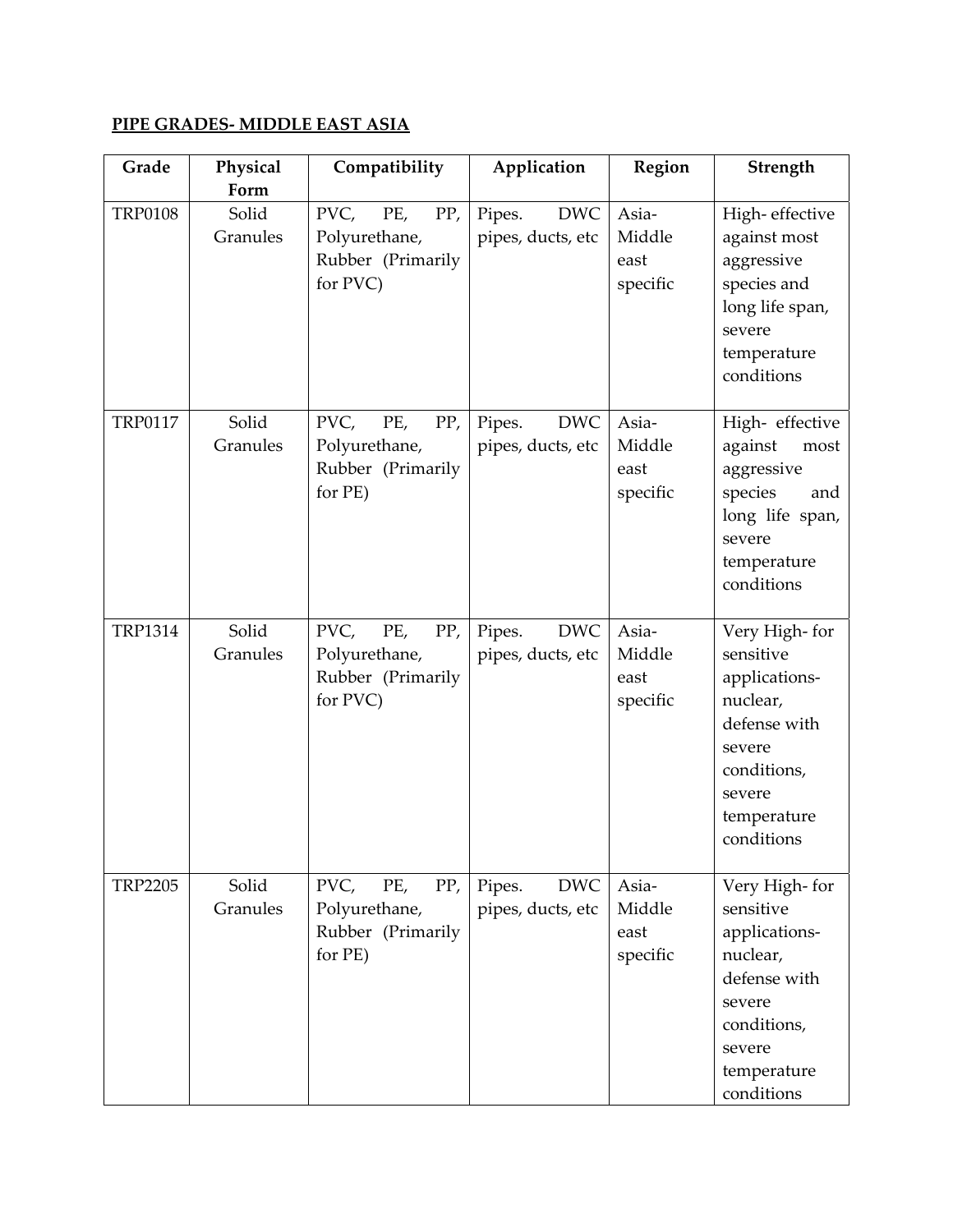| <b>TRP0513</b> | Liquid<br>solution | Liquid,<br>organic<br>solvents (primarily<br>based<br>for water<br>paints) | Coating-Pipes.<br><b>DWC</b><br>pipes,<br>ducts, etc | Asia-<br>Middle<br>east<br>specific | Mild-against<br>all kinds of<br>species for a<br>shorter<br>duration |
|----------------|--------------------|----------------------------------------------------------------------------|------------------------------------------------------|-------------------------------------|----------------------------------------------------------------------|
| <b>TRP2313</b> | Liquid<br>solution | Liquid,<br>organic<br>solvents (primarily<br>organic<br>for<br>solvents)   | Coating-Pipes.<br><b>DWC</b><br>pipes,<br>ducts, etc | Asia-<br>Middle<br>east<br>specific | Mild-against<br>all kinds of<br>species for a<br>shorter<br>duration |

#### **PIPE GRADES‐ SOUTH EAST ASIA**

| Grade          | Physical<br>Form  | Compatibility                                                        | Application                               | Region                                                                                | Strength                                                                                                                     |
|----------------|-------------------|----------------------------------------------------------------------|-------------------------------------------|---------------------------------------------------------------------------------------|------------------------------------------------------------------------------------------------------------------------------|
| <b>TRP0099</b> | Solid<br>Granules | PVC,<br>PP,<br>PE,<br>Polyurethane,<br>Rubber (Primarily<br>for PVC) | <b>DWC</b><br>Pipes.<br>pipes, ducts, etc | Asia-<br>South east -<br>Including<br>Malaysia,<br>Singapore<br>and parts<br>of China | High-effective<br>against most<br>aggressive<br>species and<br>long life span,<br>severe<br>temperature<br>conditions        |
| <b>TRP2331</b> | Solid<br>Granules | PVC,<br>PE,<br>PP,<br>Polyurethane,<br>Rubber (Primarily<br>for PE)  | <b>DWC</b><br>Pipes.<br>pipes, ducts, etc | Asia-<br>South east -<br>Including<br>Malaysia,<br>Singapore<br>and parts<br>of China | High- effective<br>against<br>most<br>aggressive<br>species<br>and<br>long life span,<br>severe<br>temperature<br>conditions |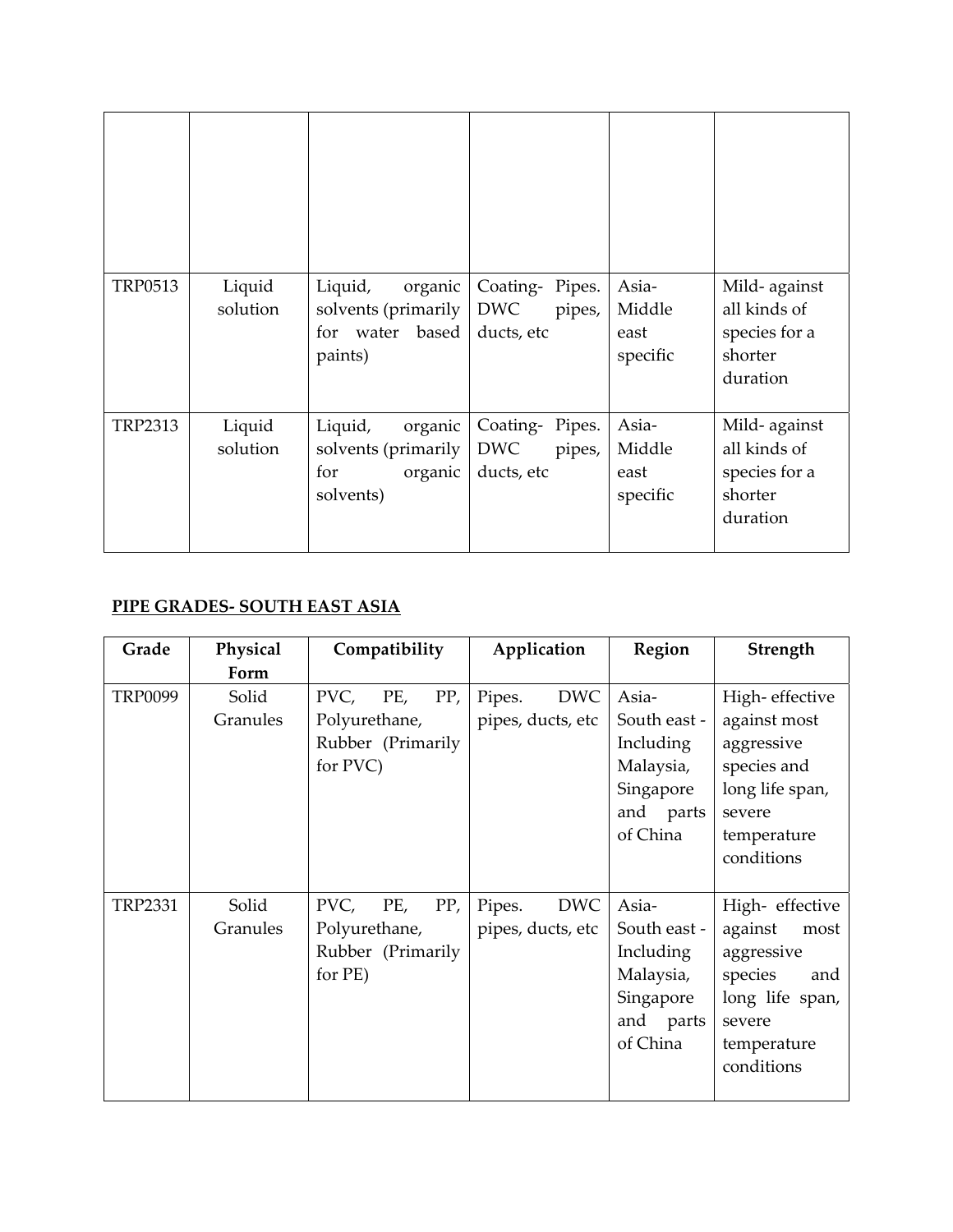| <b>TRP1215</b> | Solid<br>Granules  | PVC<br>PE,<br>PP,<br>Polyurethane,<br>Rubber (Primarily<br>for PVC)      | <b>DWC</b><br>Pipes.<br>pipes, ducts, etc            | Asia-<br>South east -<br>Including<br>Malaysia,<br>Singapore<br>and parts<br>of China | Very High-for<br>sensitive<br>applications-<br>nuclear,<br>defense with<br>severe<br>conditions,<br>severe<br>temperature<br>conditions |
|----------------|--------------------|--------------------------------------------------------------------------|------------------------------------------------------|---------------------------------------------------------------------------------------|-----------------------------------------------------------------------------------------------------------------------------------------|
| <b>TRP2106</b> | Solid<br>Granules  | PVC,<br>PE,<br>PP,<br>Polyurethane,<br>Rubber (Primarily<br>for PE)      | <b>DWC</b><br>Pipes.<br>pipes, ducts, etc            | Asia-<br>South east -<br>Including<br>Malaysia,<br>Singapore<br>and parts<br>of China | Very High-for<br>sensitive<br>applications-<br>nuclear,<br>defense with<br>severe<br>conditions,<br>severe<br>temperature<br>conditions |
| <b>TRP0414</b> | Liquid<br>solution | Liquid,<br>organic<br>solvents (primarily<br>for water based<br>paints)  | Coating-Pipes.<br><b>DWC</b><br>pipes,<br>ducts, etc | Asia-<br>South east -<br>Including<br>Malaysia,<br>Singapore<br>and parts<br>of China | Mild-against<br>all kinds of<br>species for a<br>shorter<br>duration                                                                    |
| <b>TRP2214</b> | Liquid<br>solution | Liquid,<br>organic<br>solvents (primarily<br>organic<br>for<br>solvents) | Coating-Pipes.<br><b>DWC</b><br>pipes,<br>ducts, etc | Asia-<br>South east -<br>Including<br>Malaysia,<br>Singapore<br>and parts<br>of China | Mild-against<br>all kinds of<br>species for a<br>shorter<br>duration                                                                    |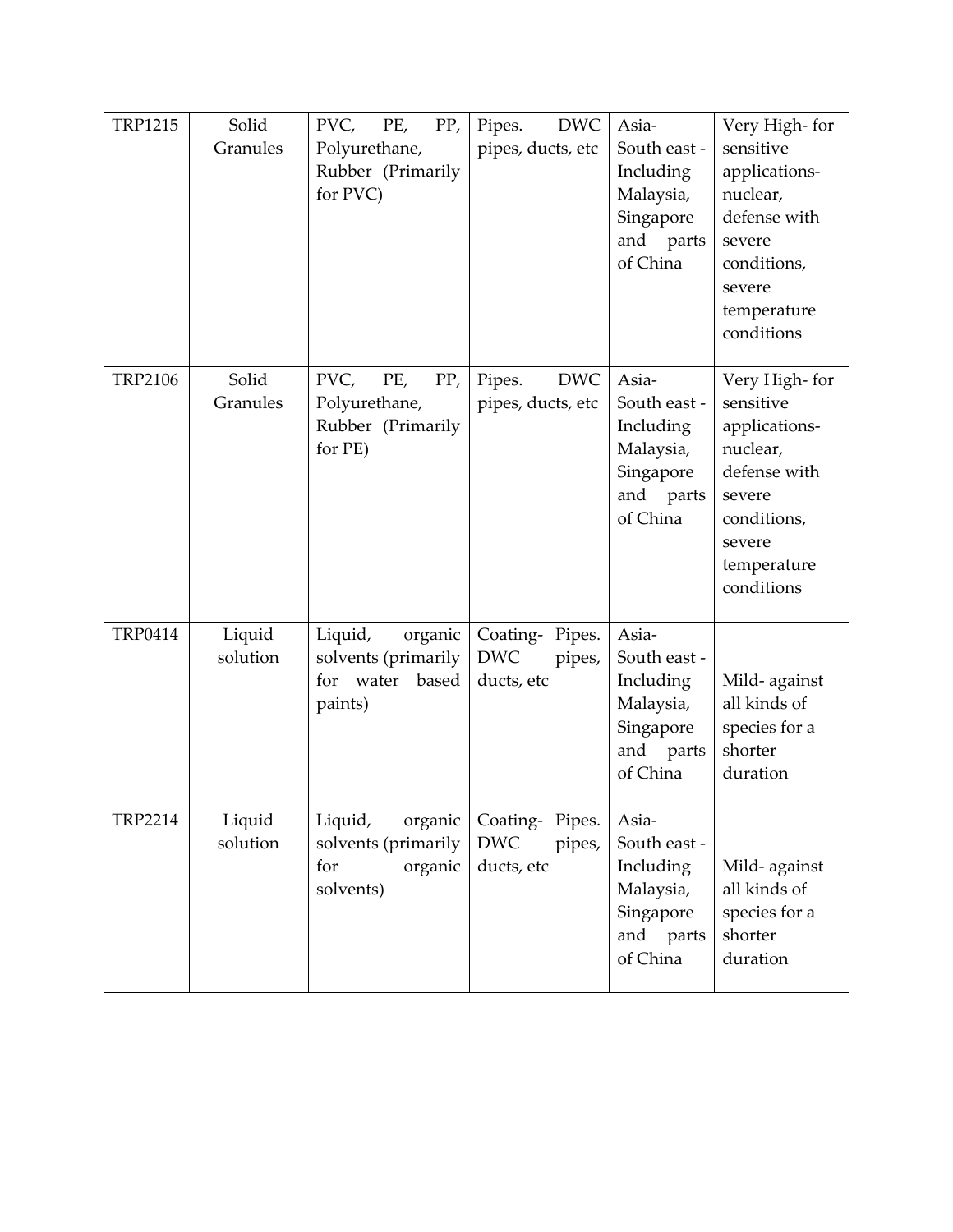## **PIPE GRADES‐ AUSTRALIA AND AFRICA**

| Grade          | Physical<br>Form   | Compatibility                                                        | Application                                          | Region                                  | Strength                                                                                                                   |
|----------------|--------------------|----------------------------------------------------------------------|------------------------------------------------------|-----------------------------------------|----------------------------------------------------------------------------------------------------------------------------|
| <b>TRP0081</b> | Solid<br>Granules  | PVC,<br>PP,<br>PE,<br>Polyurethane,<br>Rubber (Primarily<br>for PVC) | <b>DWC</b><br>Pipes.<br>pipes, ducts, etc            | Australian<br>and<br>African<br>regions | High-effective<br>against most<br>aggressive<br>species and<br>long life span,<br>tropical<br>conditions                   |
| <b>TRP2232</b> | Solid<br>Granules  | PVC,<br>PP,<br>PE,<br>Polyurethane,<br>Rubber (Primarily<br>for PE)  | <b>DWC</b><br>Pipes.<br>pipes, ducts, etc            | Australian<br>and<br>African<br>regions | High- effective<br>against<br>most<br>aggressive<br>species<br>and<br>long life span,<br>tropical<br>conditions            |
| <b>TRP1116</b> | Solid<br>Granules  | PVC,<br>PE,<br>PP,<br>Polyurethane,<br>Rubber (Primarily<br>for PVC) | <b>DWC</b><br>Pipes.<br>pipes, ducts, etc            | Australian<br>and<br>African<br>regions | Very High-for<br>sensitive<br>applications-<br>nuclear,<br>defense with<br>severe<br>conditions,<br>tropical<br>conditions |
| <b>TRP2007</b> | Solid<br>Granules  | PVC,<br>PE,<br>PP,<br>Polyurethane,<br>Rubber (Primarily<br>for PE)  | <b>DWC</b><br>Pipes.<br>pipes, ducts, etc            | Australian<br>and<br>African<br>regions | Very High-for<br>sensitive<br>applications-<br>nuclear,<br>defense with<br>severe<br>conditions,<br>tropical<br>conditions |
| <b>TRP0405</b> | Liquid<br>solution | Liquid,<br>organic<br>solvents (primarily<br>based<br>water<br>for   | Coating-Pipes.<br><b>DWC</b><br>pipes,<br>ducts, etc | Australian<br>and<br>African            | Mild-against<br>all kinds of                                                                                               |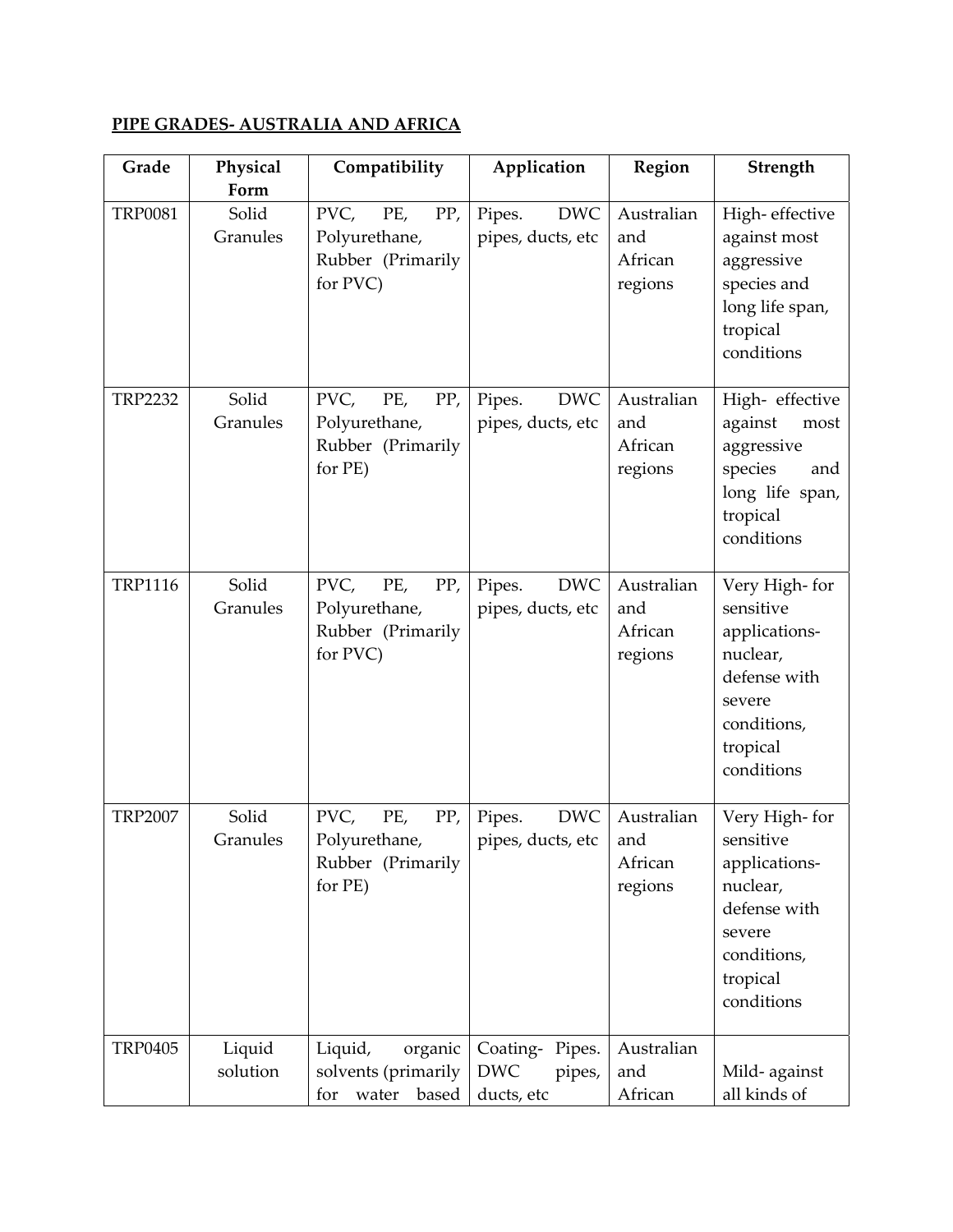|         |                    | paints)                                                                  |                                                      | regions                                 | species for a<br>shorter<br>duration                                 |
|---------|--------------------|--------------------------------------------------------------------------|------------------------------------------------------|-----------------------------------------|----------------------------------------------------------------------|
| TRP2115 | Liquid<br>solution | Liquid,<br>organic<br>solvents (primarily<br>organic<br>for<br>solvents) | Coating-Pipes.<br><b>DWC</b><br>pipes,<br>ducts, etc | Australian<br>and<br>African<br>regions | Mild-against<br>all kinds of<br>species for a<br>shorter<br>duration |

# **PIPE GRADES‐ USA AND CANADA**

| Grade          | Physical           | Compatibility                                                        | Application                               | Region                      | Strength                                                                                         |
|----------------|--------------------|----------------------------------------------------------------------|-------------------------------------------|-----------------------------|--------------------------------------------------------------------------------------------------|
|                | Form               |                                                                      |                                           |                             |                                                                                                  |
| <b>TRP0072</b> | Solid<br>Granules  | PVC,<br>PE,<br>PP,<br>Polyurethane,<br>Rubber (Primarily<br>for PVC) | <b>DWC</b><br>Pipes.<br>pipes, ducts, etc | <b>USA</b><br>and<br>Canada | High-effective<br>against most<br>aggressive<br>species and<br>long life span                    |
| <b>TRP2133</b> | Solid<br>Granules  | PP,<br>PVC,<br>PE,<br>Polyurethane,<br>Rubber (Primarily<br>for PE)  | <b>DWC</b><br>Pipes.<br>pipes, ducts, etc | <b>USA</b><br>and<br>Canada | High- effective<br>against<br>most<br>aggressive<br>species<br>and<br>long life span             |
| <b>TRP1017</b> | Solid<br>Granules  | PVC,<br>PP,<br>PE,<br>Polyurethane,<br>Rubber (Primarily<br>for PVC) | Pipes.<br><b>DWC</b><br>pipes, ducts, etc | <b>USA</b><br>and<br>Canada | Very High-for<br>sensitive<br>applications-<br>nuclear,<br>defense with<br>severe<br>conditions, |
| <b>TRP1908</b> | Solid<br>Granules  | PVC,<br>PE,<br>PP,<br>Polyurethane,<br>Rubber (Primarily<br>for PE)  | <b>DWC</b><br>Pipes.<br>pipes, ducts, etc | <b>USA</b><br>and<br>Canada | Very High-for<br>sensitive<br>applications-<br>nuclear,<br>defense with<br>severe<br>conditions, |
| <b>TRP0495</b> | Liquid<br>solution | Liquid,<br>organic<br>solvents (primarily                            | Coating-Pipes.<br><b>DWC</b><br>pipes,    | <b>USA</b><br>and<br>Canada | Mild-against                                                                                     |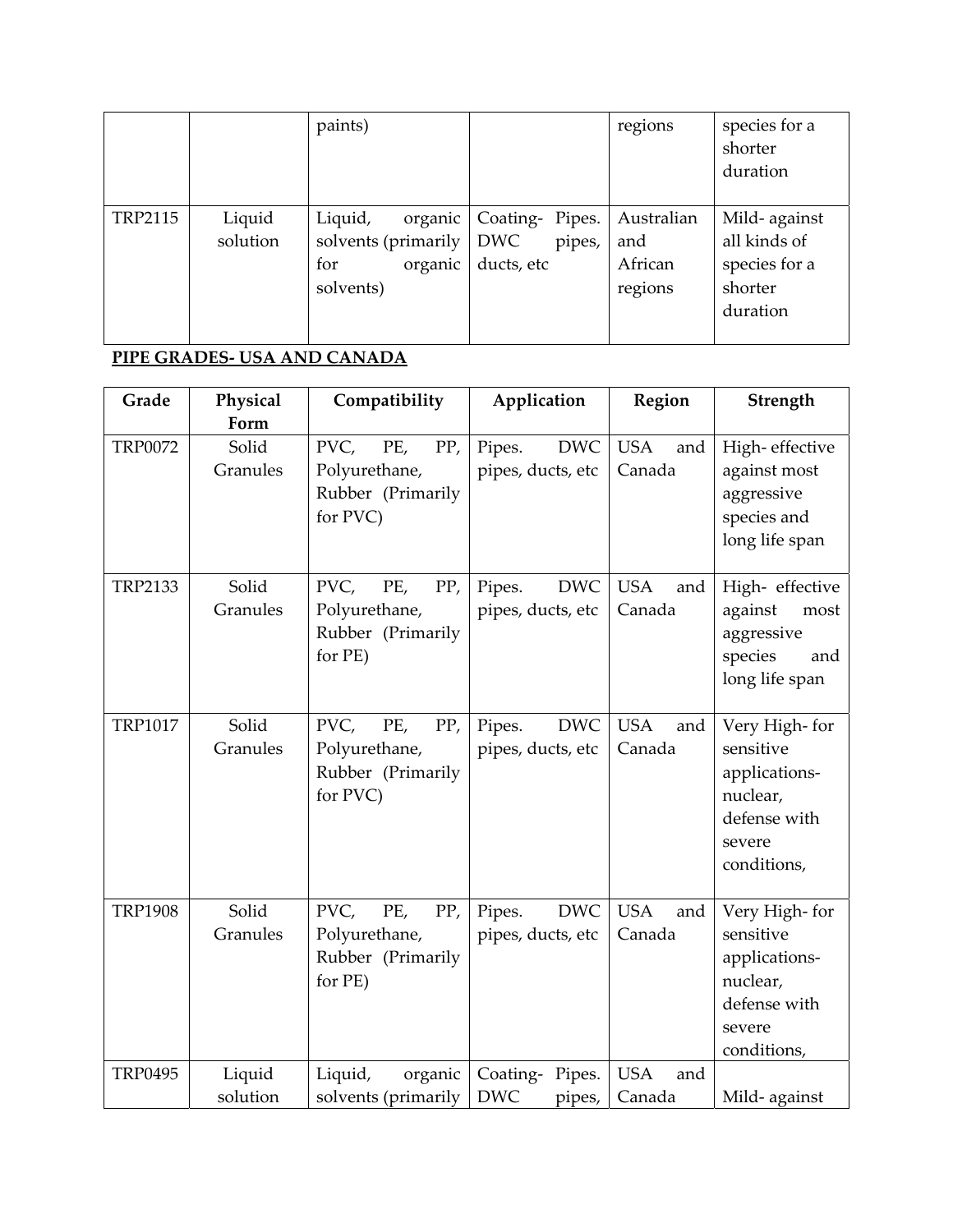|                |                    | based<br>water<br>for<br>paints)                                         | ducts, etc                                                      |        | all kinds of<br>species for a<br>shorter<br>duration                  |
|----------------|--------------------|--------------------------------------------------------------------------|-----------------------------------------------------------------|--------|-----------------------------------------------------------------------|
| <b>TRP2016</b> | Liquid<br>solution | Liquid,<br>organic<br>solvents (primarily<br>organic<br>for<br>solvents) | Coating- Pipes.   USA and<br><b>DWC</b><br>pipes,<br>ducts, etc | Canada | Mild- against<br>all kinds of<br>species for a<br>shorter<br>duration |

### **PIPE GRADES‐ SOUTH AMERICA**

| Grade          | Physical | Compatibility      | Application          | Region    | Strength       |
|----------------|----------|--------------------|----------------------|-----------|----------------|
|                | Form     |                    |                      |           |                |
| <b>TRP0063</b> | Solid    | PVC,<br>PP,<br>PE, | <b>DWC</b><br>Pipes. | South     |                |
|                | Granules | Polyurethane,      | pipes, ducts, etc    | American  |                |
|                |          | Rubber (Primarily  |                      | Continent |                |
|                |          | for PVC)           |                      | including | High-effective |
|                |          |                    |                      | the       | against most   |
|                |          |                    |                      | Amazon    | aggressive     |
|                |          |                    |                      | basin     | species and    |
|                |          |                    |                      |           | long life span |
| <b>TRP2034</b> | Solid    | PP,<br>PVC,<br>PE, | <b>DWC</b><br>Pipes. | South     |                |
|                | Granules | Polyurethane,      | pipes, ducts, etc    | American  |                |
|                |          | Rubber (Primarily  |                      | Continent |                |
|                |          | for PE)            |                      | including | High-effective |
|                |          |                    |                      | the       | against most   |
|                |          |                    |                      | Amazon    | aggressive     |
|                |          |                    |                      | basin     | species and    |
|                |          |                    |                      |           | long life span |
| <b>TRP0918</b> | Solid    | PVC,<br>PP,<br>PE, | <b>DWC</b><br>Pipes. | South     | Very High-for  |
|                | Granules | Polyurethane,      | pipes, ducts, etc    | American  | sensitive      |
|                |          | Rubber (Primarily  |                      | Continent | applications-  |
|                |          | for PVC)           |                      | including | nuclear,       |
|                |          |                    |                      | the       | defense with   |
|                |          |                    |                      | Amazon    | severe         |
|                |          |                    |                      | basin     | conditions     |
| <b>TRP1809</b> | Solid    | PVC,<br>PP,<br>PE, | Pipes.<br><b>DWC</b> | South     | Very High-for  |
|                | Granules | Polyurethane,      | pipes, ducts, etc    | American  | sensitive      |
|                |          | Rubber (Primarily  |                      | Continent | applications-  |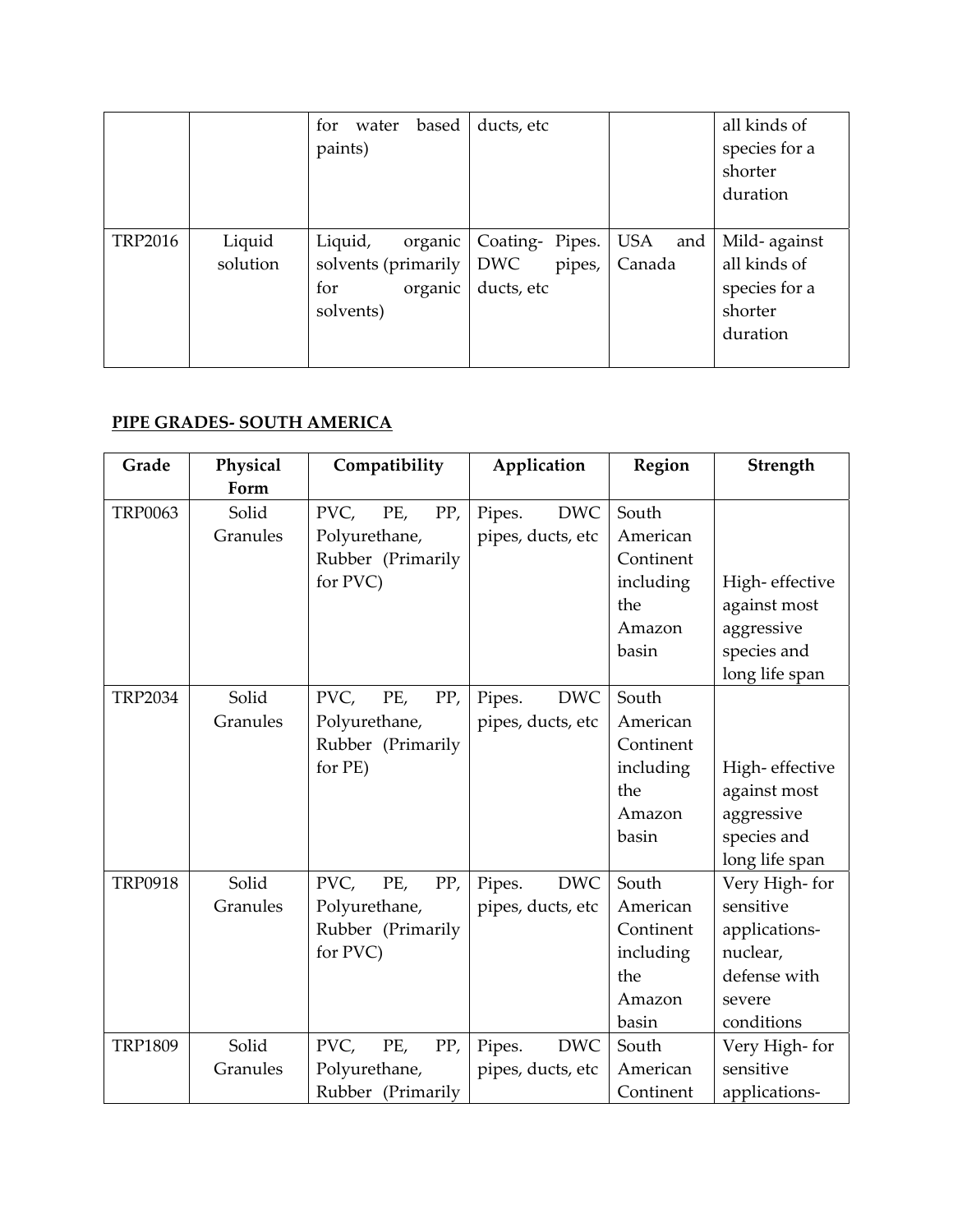|                |                    | for PE)                                                                  |                                                      | including<br>the<br>Amazon<br>basin                                   | nuclear,<br>defense with<br>severe<br>conditions                     |
|----------------|--------------------|--------------------------------------------------------------------------|------------------------------------------------------|-----------------------------------------------------------------------|----------------------------------------------------------------------|
| <b>TRP0396</b> | Liquid<br>solution | Liquid,<br>organic<br>solvents (primarily<br>for water based<br>paints)  | Coating-Pipes.<br><b>DWC</b><br>pipes,<br>ducts, etc | South<br>American<br>Continent<br>including<br>the<br>Amazon<br>basin | Mild-against<br>all kinds of<br>species for a<br>shorter<br>duration |
| <b>TRP1917</b> | Liquid<br>solution | Liquid,<br>organic<br>solvents (primarily<br>organic<br>for<br>solvents) | Coating-Pipes.<br>DWC<br>pipes,<br>ducts, etc        | South<br>American<br>Continent<br>including<br>the<br>Amazon<br>basin | Mild-against<br>all kinds of<br>species for a<br>shorter<br>duration |

## **FILM GRADES‐ INDIA SPECIFIC**

| Grade          | Physical          | Compatibility                                                        | Application                                                     | Region                          | Strength                                                                      |
|----------------|-------------------|----------------------------------------------------------------------|-----------------------------------------------------------------|---------------------------------|-------------------------------------------------------------------------------|
|                | Form              |                                                                      |                                                                 |                                 |                                                                               |
| <b>TRF0306</b> | Solid<br>Granules | PVC,<br>PP,<br>PE,<br>Polyurethane,<br>Rubber (Primarily<br>for PVC) | Films-<br>agricultural<br>films,<br>packaging<br>films, mulches | Asia-India<br>specific<br>grade | High-effective<br>against most<br>aggressive<br>species and<br>long life span |
| <b>TRF0315</b> | Solid<br>Granules | PVC,<br>PP,<br>PE,<br>Polyurethane,<br>Rubber (Primarily<br>for PE)  | Films-<br>agricultural<br>films,<br>packaging<br>films, mulches | Asia-India<br>specific<br>grade | High-effective<br>against most<br>aggressive<br>species and<br>long life span |
| <b>TRF1512</b> | Solid<br>Granules | PVC,<br>PE,<br>PP,<br>Polyurethane,<br>Rubber (Primarily<br>for PVC) | Films-<br>agricultural<br>films,<br>packaging<br>films, mulches | Asia-India<br>specific<br>grade | Very High-for<br>sensitive<br>applications-<br>nuclear,<br>defense with       |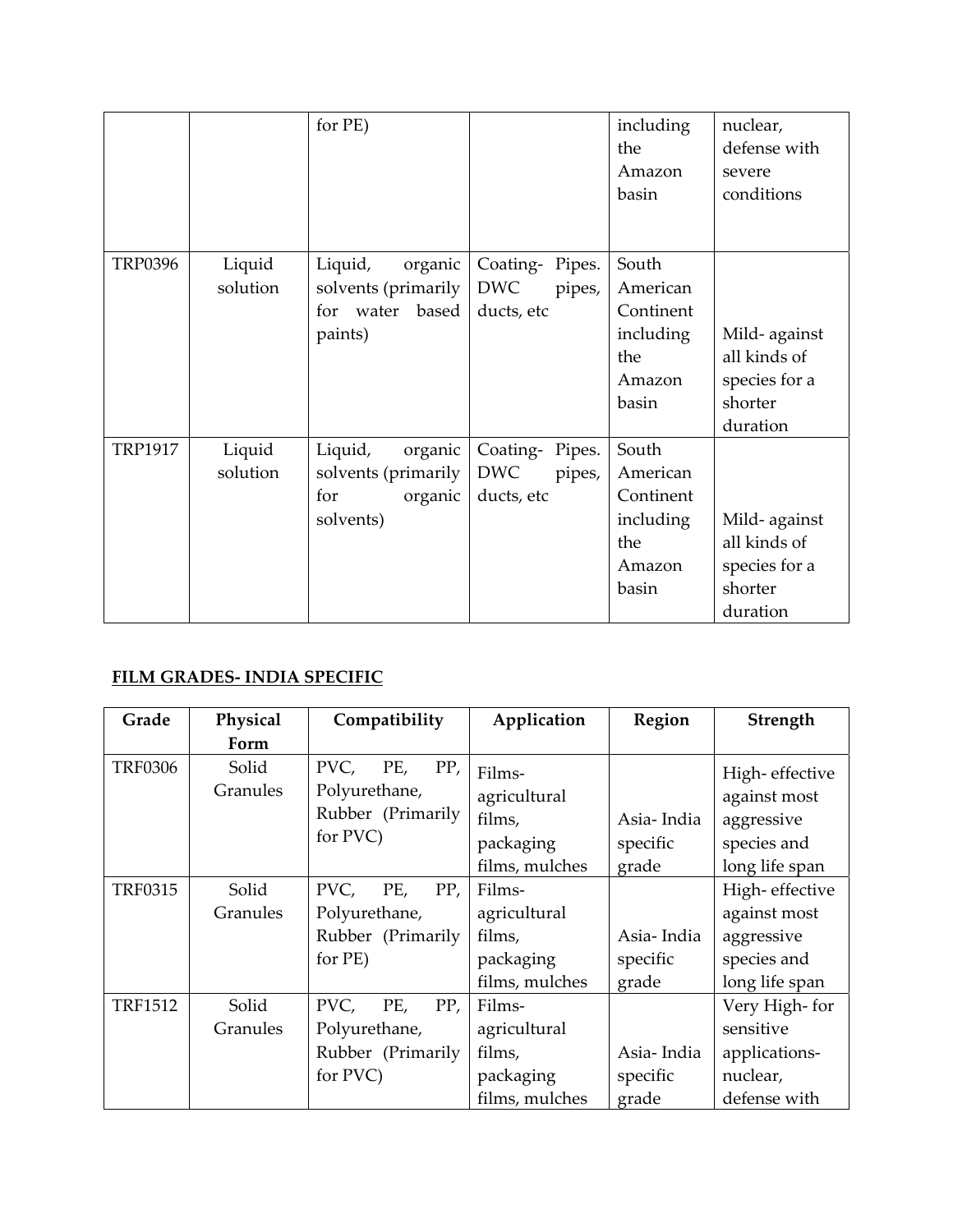|                |          |                   |                |            | severe         |
|----------------|----------|-------------------|----------------|------------|----------------|
|                |          |                   |                |            | conditions     |
|                | Solid    | PP,<br>PVC, PE,   |                |            | Very High- for |
|                | Granules | Polyurethane,     |                |            | sensitive      |
|                |          | Rubber (Primarily | Films-         |            | applications-  |
|                |          | for PE)           | agricultural   |            | nuclear,       |
|                |          |                   | films,         | Asia-India | defense with   |
|                |          |                   | packaging      | specific   | severe         |
| <b>TRF2403</b> |          |                   | films, mulches | grade      | conditions     |

#### **FILM GRADES‐ EU SPECIFIC**

| Grade          | Physical | Compatibility      | Application    | Region | Strength         |
|----------------|----------|--------------------|----------------|--------|------------------|
|                | Form     |                    |                |        |                  |
| <b>TRF0207</b> | Solid    | PVC,<br>PP,<br>PE, |                |        | Effective        |
|                | Granules | Polyurethane,      |                |        | against species  |
|                |          | Rubber (Primarily  | Films-         |        | found in         |
|                |          | for PVC)           | agricultural   |        | Europe ex.       |
|                |          |                    | films,         |        | Reticulitermes   |
|                |          |                    | packaging      |        | flavipipes, long |
|                |          |                    | films, mulches | Europe | life span        |
| <b>TRF0216</b> | Solid    | PVC,<br>PE,<br>PP, |                |        | Effective        |
|                | Granules | Polyurethane,      |                |        | against species  |
|                |          | Rubber (Primarily  | Films-         |        | found in         |
|                |          | for PE)            | agricultural   |        | Europe ex.       |
|                |          |                    | films,         |        | Reticulitermes   |
|                |          |                    | packaging      |        | flavipipes, long |
|                |          |                    | films, mulches | Europe | life span        |
| <b>TRF1413</b> | Solid    | PVC,<br>PE,<br>PP, |                |        | Sensitive        |
|                | Granules | Polyurethane,      |                |        | applications     |
|                |          | Rubber (Primarily  |                |        | (defense,        |
|                |          | for PVC)           | Films-         |        | military)        |
|                |          |                    | agricultural   |        | specific to      |
|                |          |                    | films,         |        | European         |
|                |          |                    | packaging      |        | region, very     |
|                |          |                    | films, mulches | Europe | high strength    |
|                | Solid    | PVC,<br>PE,<br>PP, |                |        | Sensitive        |
|                | Granules | Polyurethane,      |                |        | applications     |
|                |          | Rubber (Primarily  |                |        | (defense,        |
|                |          | for PE)            | Films-         |        | military)        |
|                |          |                    | agricultural   |        | specific to      |
|                |          |                    | films,         |        | European         |
|                |          |                    | packaging      |        | region, very     |
| <b>TRF2304</b> |          |                    | films, mulches | Europe | high strength    |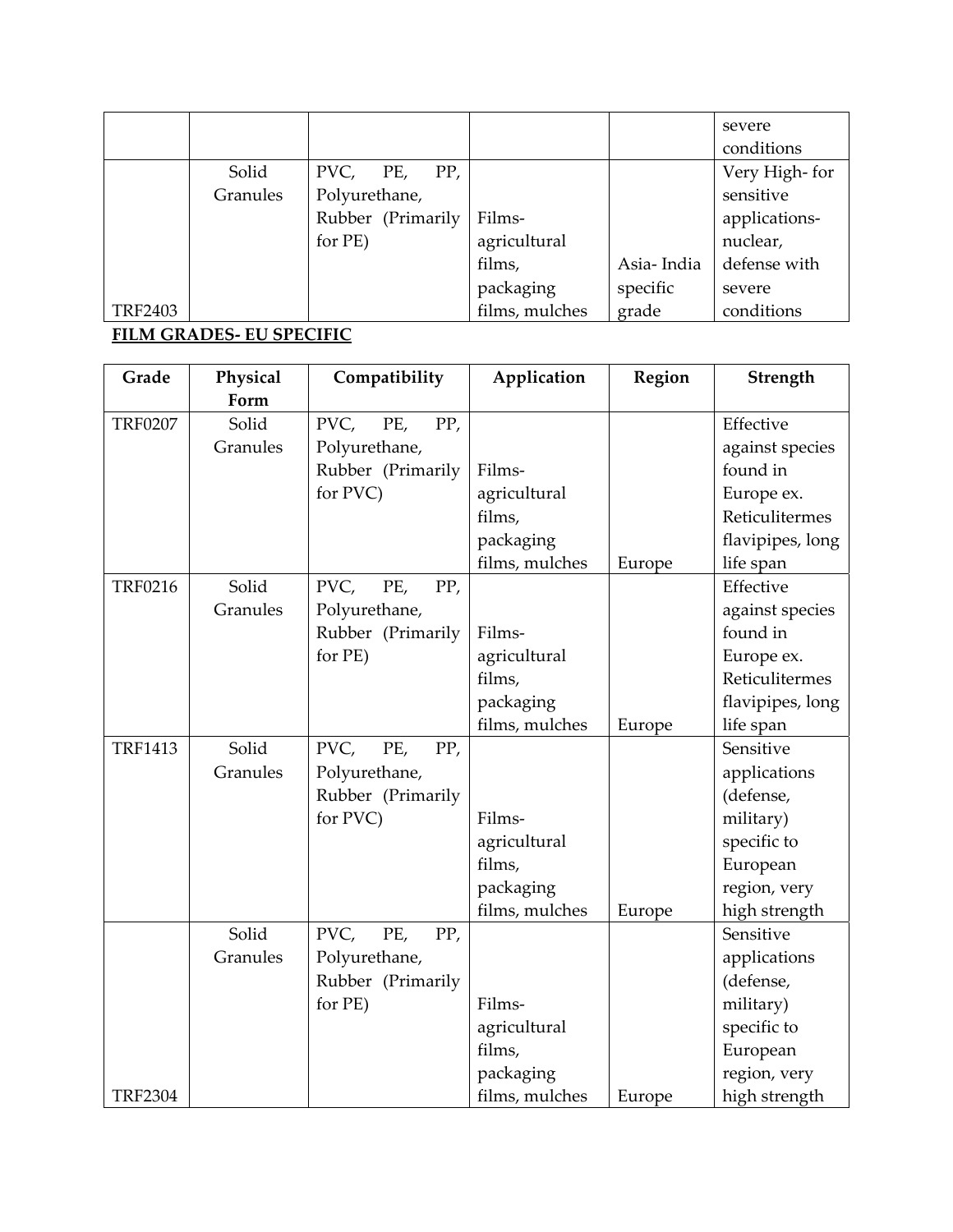#### **FILM GRADES‐ MIDDLE EAST ASIA**

| Grade          | Physical | Compatibility      | Application    | Region   | Strength        |
|----------------|----------|--------------------|----------------|----------|-----------------|
|                | Form     |                    |                |          |                 |
| <b>TRF0108</b> | Solid    | PVC,<br>PE,<br>PP, |                |          | High-effective  |
|                | Granules | Polyurethane,      |                |          | against most    |
|                |          | Rubber (Primarily  |                |          | aggressive      |
|                |          | for PVC)           | Films-         |          | species and     |
|                |          |                    | agricultural   | Asia-    | long life span, |
|                |          |                    | films,         | Middle   | severe          |
|                |          |                    | packaging      | east     | temperature     |
|                |          |                    | films, mulches | specific | conditions      |
| <b>TRF0117</b> | Solid    | PVC,<br>PP,<br>PE, |                |          | High-effective  |
|                | Granules | Polyurethane,      |                |          | against most    |
|                |          | Rubber (Primarily  |                |          | aggressive      |
|                |          | for PE)            | Films-         |          | species and     |
|                |          |                    | agricultural   | Asia-    | long life span, |
|                |          |                    | films,         | Middle   | severe          |
|                |          |                    | packaging      | east     | temperature     |
|                |          |                    | films, mulches | specific | conditions      |
| <b>TRF1314</b> | Solid    | PVC,<br>PE,<br>PP, |                |          | Very High-for   |
|                | Granules | Polyurethane,      |                |          | sensitive       |
|                |          | Rubber (Primarily  |                |          | applications-   |
|                |          | for PVC)           |                |          | nuclear,        |
|                |          |                    |                |          | defense with    |
|                |          |                    | Films-         |          | severe          |
|                |          |                    | agricultural   | Asia-    | conditions,     |
|                |          |                    | films,         | Middle   | severe          |
|                |          |                    | packaging      | east     | temperature     |
|                |          |                    | films, mulches | specific | conditions      |
|                | Solid    | PP,<br>PVC,<br>PE, |                |          | Very High-for   |
|                | Granules | Polyurethane,      |                |          | sensitive       |
|                |          | Rubber (Primarily  |                |          | applications-   |
|                |          | for PE)            |                |          | nuclear,        |
|                |          |                    |                |          | defense with    |
|                |          |                    | Films-         |          | severe          |
|                |          |                    | agricultural   | Asia-    | conditions,     |
|                |          |                    | films,         | Middle   | severe          |
|                |          |                    | packaging      | east     | temperature     |
| <b>TRF2205</b> |          |                    | films, mulches | specific | conditions      |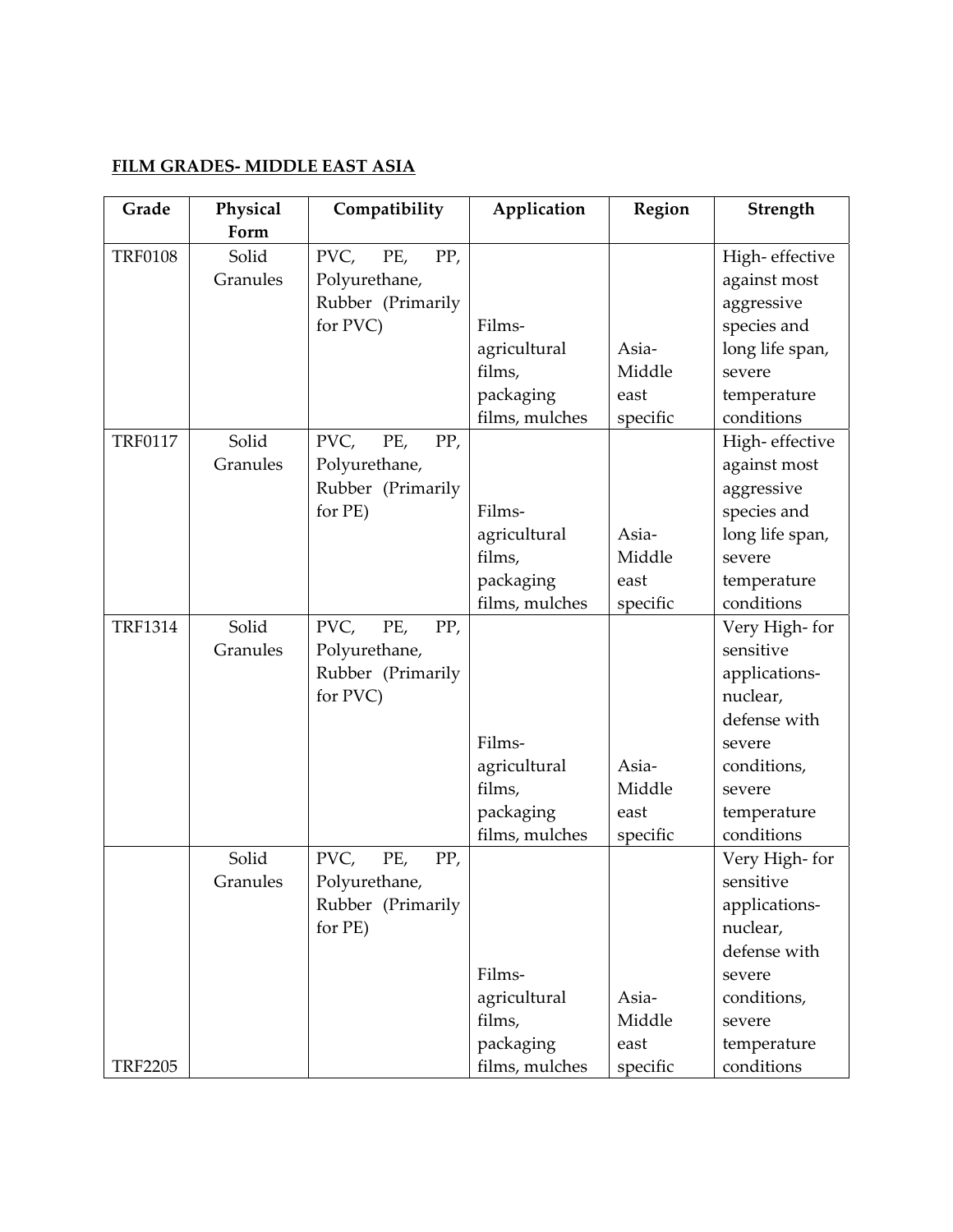## **FILM GRADES‐ SOUTH EAST ASIA**

| Grade          | Physical | Compatibility      | Application    | Region       | Strength        |
|----------------|----------|--------------------|----------------|--------------|-----------------|
|                | Form     |                    |                |              |                 |
| <b>TRF0099</b> | Solid    | PP,<br>PVC,<br>PE, |                |              | High-effective  |
|                | Granules | Polyurethane,      |                | Asia-        | against most    |
|                |          | Rubber (Primarily  |                | South east - | aggressive      |
|                |          | for PVC)           | Films-         | Including    | species and     |
|                |          |                    | agricultural   | Malaysi,     | long life span, |
|                |          |                    | films,         | Singapore    | severe          |
|                |          |                    | packaging      | and parts    | temperature     |
|                |          |                    | films, mulches | of China     | conditions      |
| <b>TRF2331</b> | Solid    | PVC,<br>PE,<br>PP, |                |              | High-effective  |
|                | Granules | Polyurethane,      |                | Asia-        | against most    |
|                |          | Rubber (Primarily  |                | South east - | aggressive      |
|                |          | for PE)            | Films-         | Including    | species and     |
|                |          |                    | agricultural   | Malaysi,     | long life span, |
|                |          |                    | films,         | Singapore    | severe          |
|                |          |                    | packaging      | and parts    | temperature     |
|                |          |                    | films, mulches | of China     | conditions      |
| <b>TRF1215</b> | Solid    | PVC,<br>PE,<br>PP, |                |              | Very High-for   |
|                | Granules | Polyurethane,      |                |              | sensitive       |
|                |          | Rubber (Primarily  |                |              | applications-   |
|                |          | for PVC)           |                | Asia-        | nuclear,        |
|                |          |                    |                | South east - | defense with    |
|                |          |                    | Films-         | Including    | severe          |
|                |          |                    | agricultural   | Malaysi,     | conditions,     |
|                |          |                    | films,         | Singapore    | severe          |
|                |          |                    | packaging      | and parts    | temperature     |
|                |          |                    | films, mulches | of China     | conditions      |
|                | Solid    | PVC,<br>PE,<br>PP, |                |              | Very High-for   |
|                | Granules | Polyurethane,      |                |              | sensitive       |
|                |          | Rubber (Primarily  |                |              | applications-   |
|                |          | for PE)            |                | Asia-        | nuclear,        |
|                |          |                    |                | South east - | defense with    |
|                |          |                    | Films-         | Including    | severe          |
|                |          |                    | agricultural   | Malaysi,     | conditions,     |
|                |          |                    | films,         | Singapore    | severe          |
|                |          |                    | packaging      | and parts    | temperature     |
| <b>TRF2106</b> |          |                    | films, mulches | of China     | conditions      |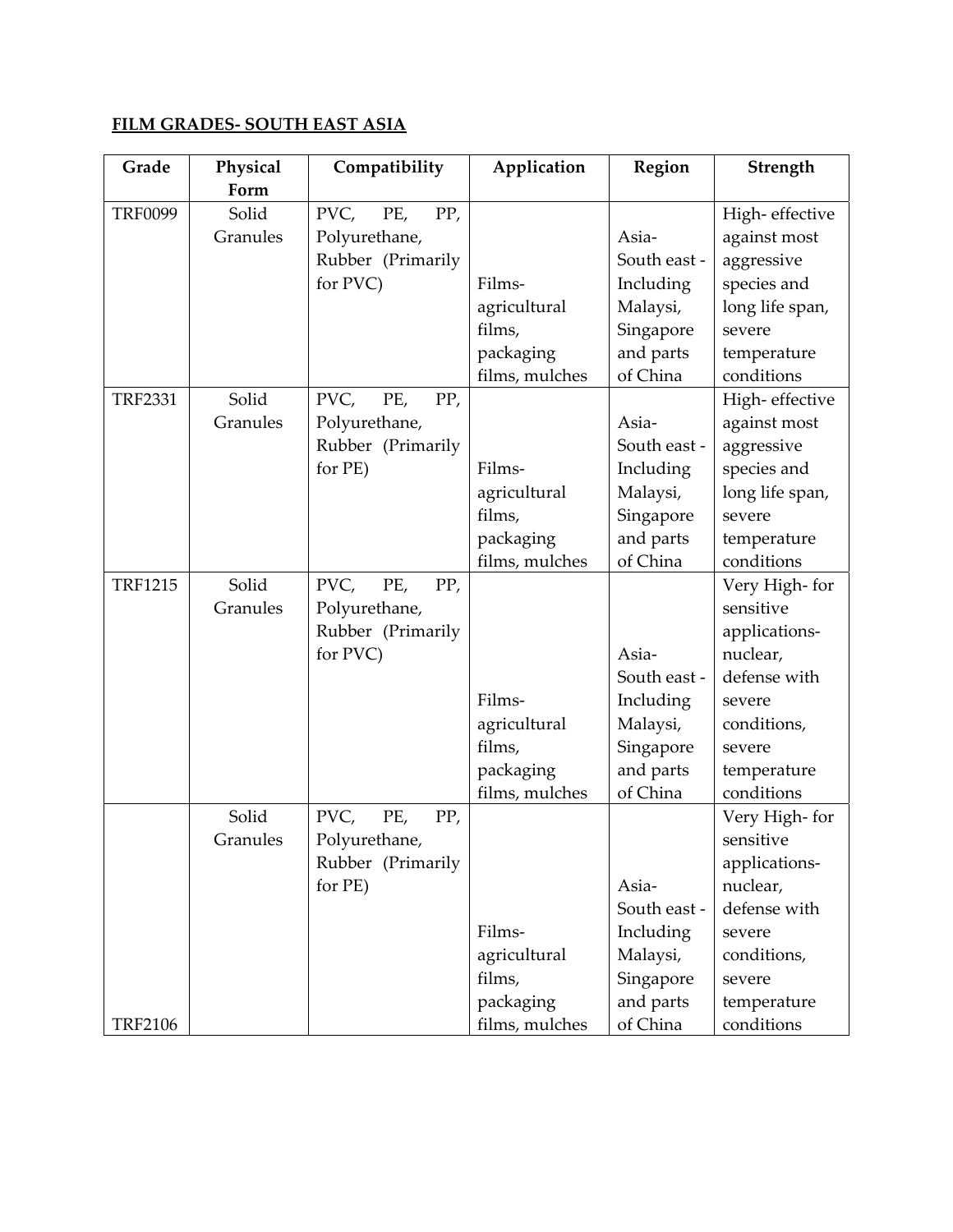## **FILM GRADES‐ AUSTRALIA AND AFRICA**

| Grade          | Physical | Compatibility      | Application    | Region     | Strength        |
|----------------|----------|--------------------|----------------|------------|-----------------|
|                | Form     |                    |                |            |                 |
| <b>TRF0081</b> | Solid    | PVC,<br>PE,<br>PP, |                |            | High-effective  |
|                | Granules | Polyurethane,      |                |            | against most    |
|                |          | Rubber (Primarily  | Films-         |            | aggressive      |
|                |          | for PVC)           | agricultural   | Australian | species and     |
|                |          |                    | films,         | and        | long life span, |
|                |          |                    | packaging      | African    | tropical        |
|                |          |                    | films, mulches | regions    | conditions      |
| <b>TRF2232</b> | Solid    | PVC,<br>PE,<br>PP, |                |            | High-effective  |
|                | Granules | Polyurethane,      |                |            | against most    |
|                |          | Rubber (Primarily  | Films-         |            | aggressive      |
|                |          | for PE)            | agricultural   | Australian | species and     |
|                |          |                    | films,         | and        | long life span, |
|                |          |                    | packaging      | African    | tropical        |
|                |          |                    | films, mulches | regions    | conditions      |
| <b>TRF1116</b> | Solid    | PVC,<br>PE,<br>PP, |                |            | Very High-for   |
|                | Granules | Polyurethane,      |                |            | sensitive       |
|                |          | Rubber (Primarily  |                |            | applications-   |
|                |          | for PVC)           |                |            | nuclear,        |
|                |          |                    | Films-         |            | defense with    |
|                |          |                    | agricultural   | Australian | severe          |
|                |          |                    | films,         | and        | conditions,     |
|                |          |                    | packaging      | African    | tropical        |
|                |          |                    | films, mulches | regions    | conditions      |
|                | Solid    | PVC,<br>PE,<br>PP, |                |            | Very High-for   |
|                | Granules | Polyurethane,      |                |            | sensitive       |
|                |          | Rubber (Primarily  |                |            | applications-   |
|                |          | for PE)            |                |            | nuclear,        |
|                |          |                    | Films-         |            | defense with    |
|                |          |                    | agricultural   | Australian | severe          |
|                |          |                    | films,         | and        | conditions,     |
|                |          |                    | packaging      | African    | tropical        |
| <b>TRF2007</b> |          |                    | films, mulches | regions    | conditions      |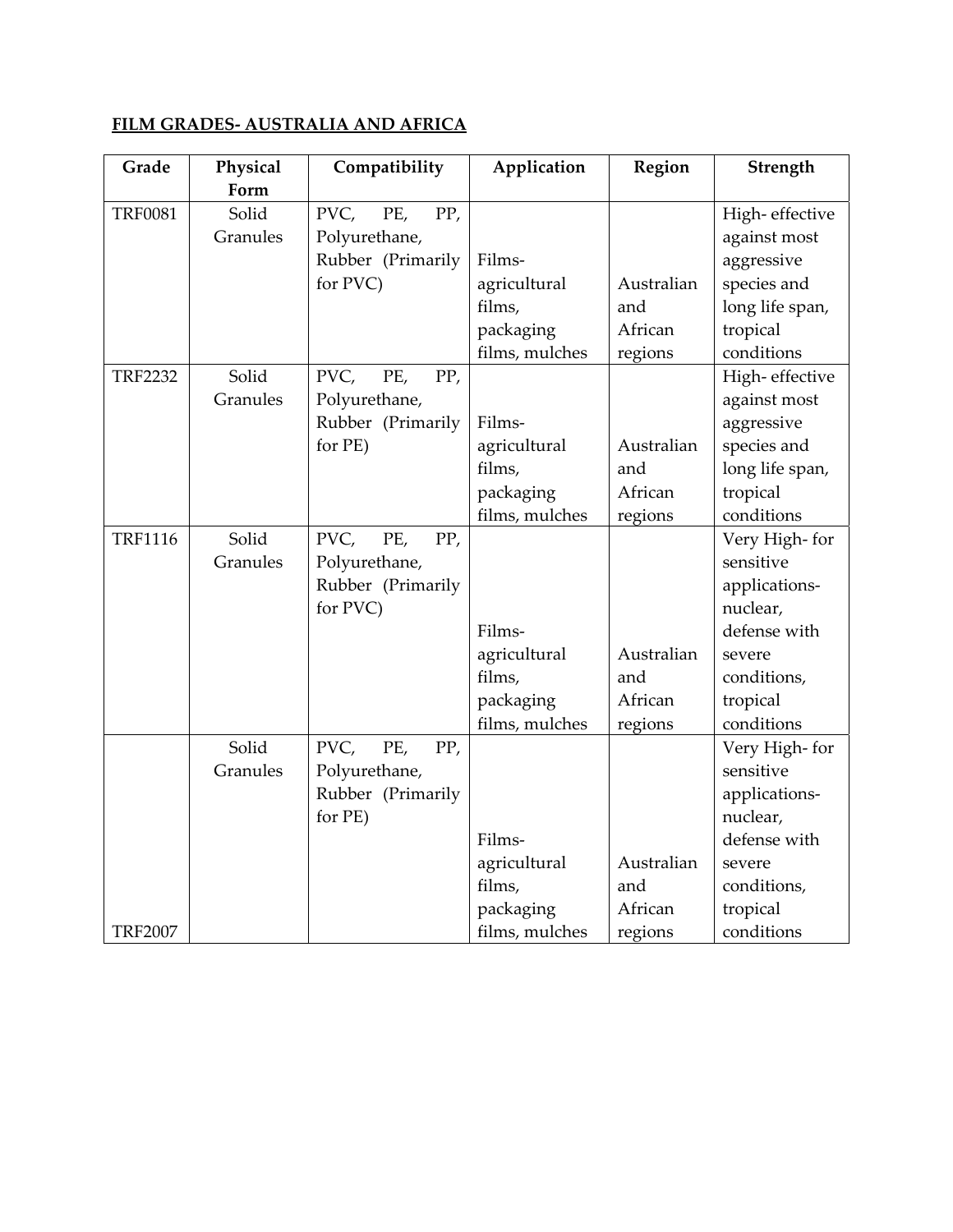## **FILM GRADES‐USA AND CANADA**

| Grade          | Physical          | Compatibility                                                        | Application                                                     | Region            | Strength                                                                                         |
|----------------|-------------------|----------------------------------------------------------------------|-----------------------------------------------------------------|-------------------|--------------------------------------------------------------------------------------------------|
|                | Form              |                                                                      |                                                                 |                   |                                                                                                  |
| <b>TRF0072</b> | Solid<br>Granules | PVC,<br>PE,<br>PP,<br>Polyurethane,<br>Rubber (Primarily<br>for PVC) | Films-<br>agricultural<br>films,<br>packaging<br>films, mulches | USA and<br>Canada | High-effective<br>against most<br>aggressive<br>species and<br>long life span                    |
| <b>TRF2133</b> | Solid<br>Granules | PVC,<br>PE,<br>PP,<br>Polyurethane,<br>Rubber (Primarily<br>for PE)  | Films-<br>agricultural<br>films,<br>packaging<br>films, mulches | USA and<br>Canada | High-effective<br>against most<br>aggressive<br>species and<br>long life span                    |
| <b>TRF1017</b> | Solid<br>Granules | PVC,<br>PP,<br>PE,<br>Polyurethane,<br>Rubber (Primarily<br>for PVC) | Films-<br>agricultural<br>films,<br>packaging<br>films, mulches | USA and<br>Canada | Very High-for<br>sensitive<br>applications-<br>nuclear,<br>defense with<br>severe<br>conditions, |
| <b>TRF1908</b> | Solid<br>Granules | PVC,<br>PE,<br>PP,<br>Polyurethane,<br>Rubber (Primarily<br>for PE)  | Films-<br>agricultural<br>films,<br>packaging<br>films, mulches | USA and<br>Canada | Very High-for<br>sensitive<br>applications-<br>nuclear,<br>defense with<br>severe<br>conditions, |

#### **FILM GRADES‐ SOUTH AMERICA**

| Grade          | Physical | Compatibility      | Application    | Region    | Strength       |
|----------------|----------|--------------------|----------------|-----------|----------------|
|                | Form     |                    |                |           |                |
| <b>TRF0063</b> | Solid    | PP,<br>PVC,<br>PE, |                | South     |                |
|                | Granules | Polyurethane,      |                | American  |                |
|                |          | Rubber (Primarily  | Films-         | Continent | High-effective |
|                |          | for PVC)           | agricultural   | including | against most   |
|                |          |                    | films,         | the       | aggressive     |
|                |          |                    | packaging      | Amazon    | species and    |
|                |          |                    | films, mulches | basin     | long life span |
| <b>TRF2034</b> | Solid    | PVC,<br>PE,<br>PP, | Films-         | South     | High-effective |
|                | Granules | Polyurethane,      | agricultural   | American  | against most   |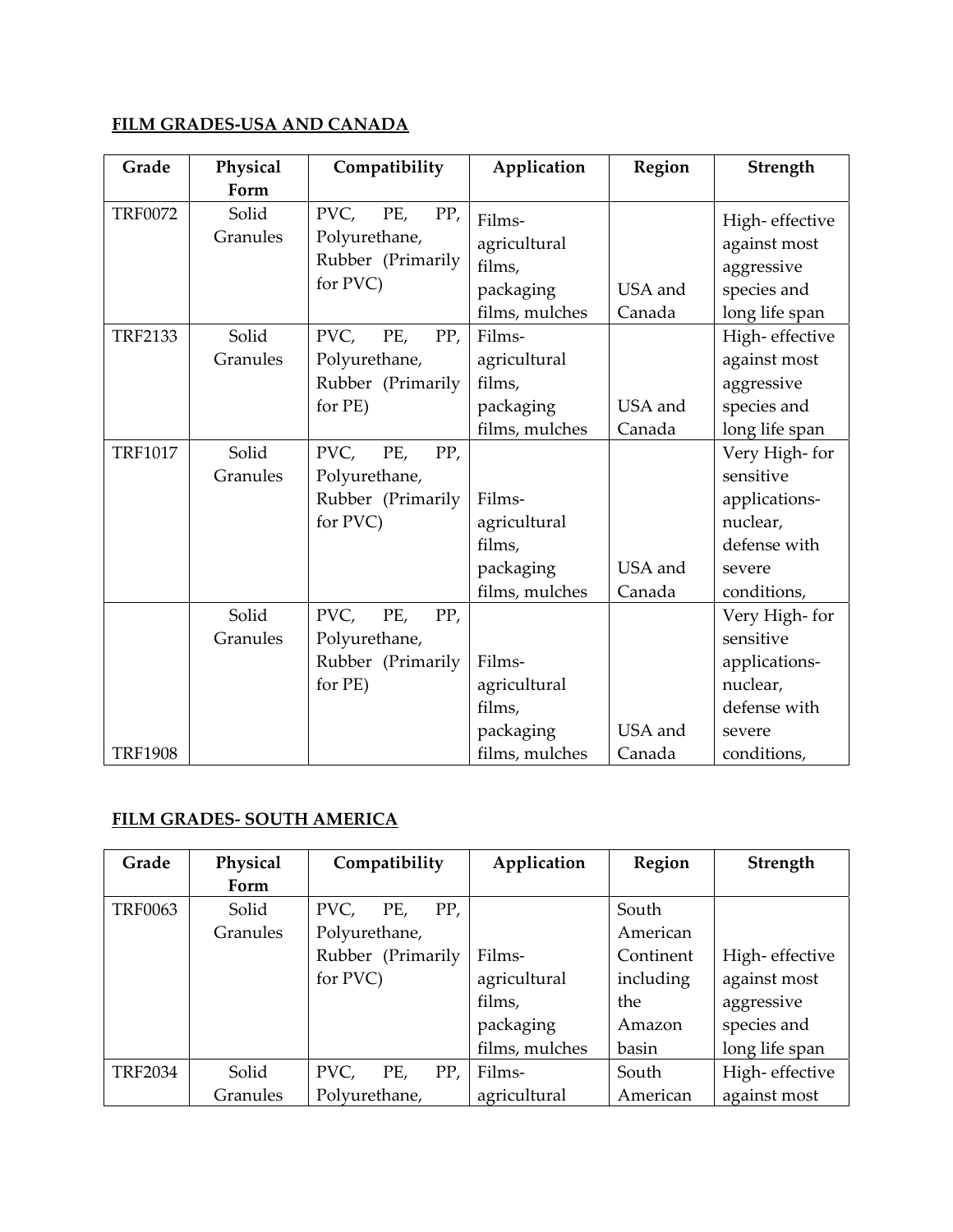|                |          | Rubber (Primarily  | films,         | Continent | aggressive     |
|----------------|----------|--------------------|----------------|-----------|----------------|
|                |          | for PE)            | packaging      | including | species and    |
|                |          |                    | films, mulches | the       | long life span |
|                |          |                    |                | Amazon    |                |
|                |          |                    |                | basin     |                |
| <b>TRF0918</b> | Solid    | PP,<br>PVC,<br>PE, |                | South     | Very High-for  |
|                | Granules | Polyurethane,      |                | American  | sensitive      |
|                |          | Rubber (Primarily  | Films-         | Continent | applications-  |
|                |          | for PVC)           | agricultural   | including | nuclear,       |
|                |          |                    | films,         | the       | defense with   |
|                |          |                    | packaging      | Amazon    | severe         |
|                |          |                    | films, mulches | basin     | conditions     |
|                | Solid    | PVC,<br>PE,<br>PP, |                | South     | Very High-for  |
|                | Granules | Polyurethane,      |                | American  | sensitive      |
|                |          | Rubber (Primarily  | Films-         | Continent | applications-  |
|                |          | for PE)            | agricultural   | including | nuclear,       |
|                |          |                    | films,         | the       | defense with   |
|                |          |                    | packaging      | Amazon    | severe         |
| <b>TRF1809</b> |          |                    | films, mulches | basin     | conditions     |

#### **SPECIAL GRADES**

| Grade         | Physical | Compatibility   | Application    | Region       | Strength         |
|---------------|----------|-----------------|----------------|--------------|------------------|
|               | Form     |                 |                |              |                  |
| <b>TR0009</b> | Solid    |                 | Customized for |              |                  |
|               | Granules |                 | various        |              |                  |
|               |          |                 | applications   |              |                  |
|               |          |                 | where MOC      |              | High, against    |
|               |          |                 | has to have    | Asia-India   | all aggressive   |
|               |          | HIPS, ABS, high | superior       | specific     | species, long    |
|               |          | performance     | mechanical     | grade        | life span        |
|               |          | plastics        | properties     |              |                  |
| TR0009-       | Solid    |                 | Customized for |              | Effective        |
| EU            | Granules |                 | various        |              | against species  |
|               |          |                 | applications   |              | found in         |
|               |          |                 | where MOC      |              | Europe ex.       |
|               |          |                 | has to have    |              | Reticulitermes   |
|               |          | HIPS, ABS, high | superior       |              | flavipipes, long |
|               |          | performance     | mechanical     | Europe       | life span        |
|               |          | plastics        | properties     |              |                  |
| TR0009-       | Solid    | HIPS, ABS, high | Customized for | Asia-        | High-effective   |
| <b>SEA</b>    | Granules | performance     | various        | South east - | against most     |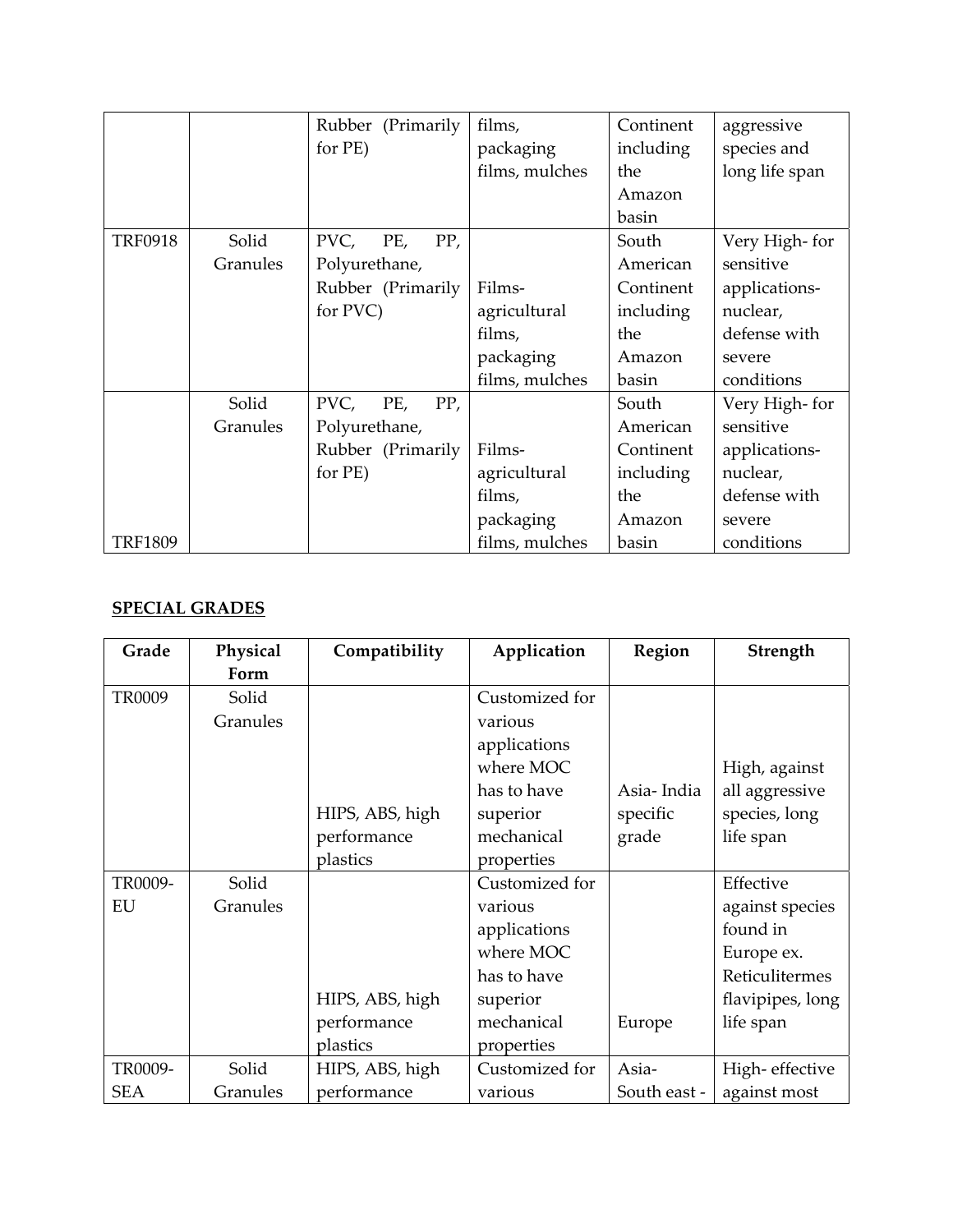|                       |                   | plastics                                               | applications<br>where MOC<br>has to have<br>superior<br>mechanical<br>properties                                            | Including<br>Malaysi,<br>Singapore<br>and parts<br>of China           | aggressive<br>species and<br>long life span,<br>severe<br>temperature<br>conditions                                   |
|-----------------------|-------------------|--------------------------------------------------------|-----------------------------------------------------------------------------------------------------------------------------|-----------------------------------------------------------------------|-----------------------------------------------------------------------------------------------------------------------|
| TR0009-<br><b>MEA</b> | Solid<br>Granules | HIPS, ABS, high<br>performance<br>plastics             | Customized for<br>various<br>applications<br>where MOC<br>has to have<br>superior<br>mechanical<br>properties               | Asia-<br>Middle<br>east<br>specific                                   | High-effective<br>against most<br>aggressive<br>species and<br>long life span,<br>severe<br>temperature<br>conditions |
| TR0009-<br><b>USC</b> | Solid<br>Granules | HIPS, ABS, high<br>performance                         | Customized for<br>various<br>applications<br>where MOC<br>has to have<br>superior<br>mechanical                             | USA and<br>Canada                                                     | High-effective<br>against most<br>aggressive<br>species and<br>long life span                                         |
| TR0009-<br>AA         | Solid<br>Granules | plastics<br>HIPS, ABS, high<br>performance<br>plastics | properties<br>Customized for<br>various<br>applications<br>where MOC<br>has to have<br>superior<br>mechanical<br>properties | Australian<br>and african<br>regions                                  | High-effective<br>against most<br>aggressive<br>species and<br>long life span,<br>tropical<br>conditions              |
| TR0009-<br>SA         | Solid<br>Granules | HIPS, ABS, high<br>performance<br>plastics             | Customized for<br>various<br>applications<br>where MOC has<br>to have superior<br>mechanical<br>properties                  | South<br>American<br>Continent<br>including<br>the<br>Amazon<br>basin | High-effective<br>against most<br>aggressive<br>species and<br>long life span                                         |